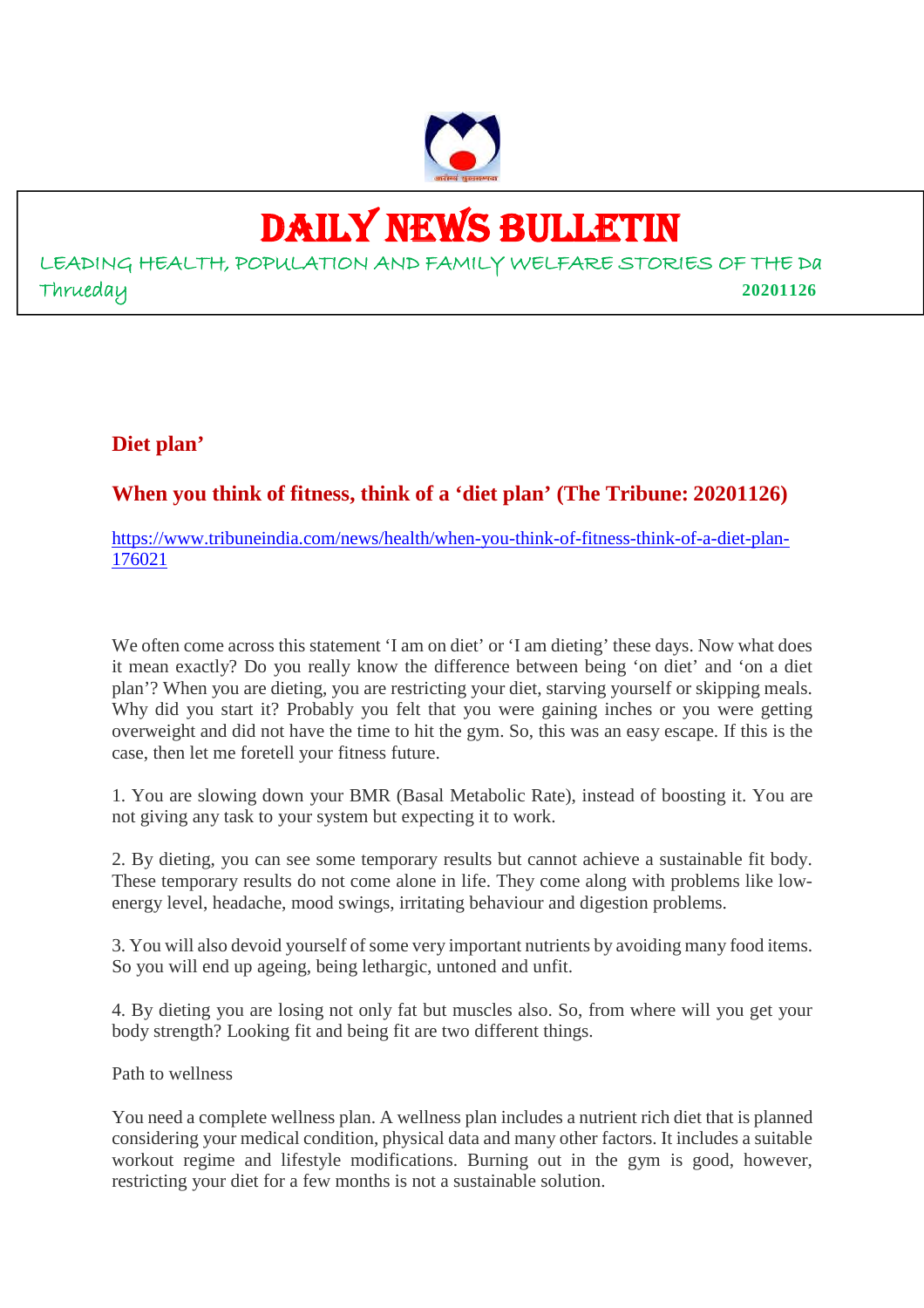Things to do

1. Alter your lifestyle by focusing on your breathing pattern, your posture, your daily movements and also your thought process.

2. Include a workout regime suitable for your body and medical conditions.

3. Be disciplined in your approach when it comes to 'fuel your body'. Focus on clean, homecooked, unprocessed and local food.

This will surely lead to:

1) Change your internal body composition which is the healthiest way of losing weight.

2) Increase your BMR which implies sustainable fitness.

3) Make your system stronger and increase your immunity.

4) Replenish all the required nutrients by improving their absorption and circulation to each and every cell of the body.

This ultimately will help you achieve holistic wellness by achieving a stress-free mind and a fit body. So next time you think of fitness, go for a "diet plan' and not just 'dieting'.

#### **Child Health**

#### **A child or young person newly infected with HIV every 100 seconds last year: UNICEF The report added that 150,000 children aged 0-9 years were newly infected with HIV (The Tribune: 20201126)**

https://www.tribuneindia.com/news/health/a-child-or-young-person-newly-infected-with-hivevery-100-seconds-last-year-unicef-175760

A child or young person newly infected with HIV every 100 seconds last year: UNICEF Photo for representation.

A child or young person under the age of 20 was newly infected with HIV approximately every minute and 40 seconds last year, bringing the total number of children living with HIV globally to 2.8 million, the UNICEF said.

The UNICEF report "Reimagining a resilient HIV response for children, adolescents and pregnant women living with HIV", said that nearly 320,000 children and adolescents were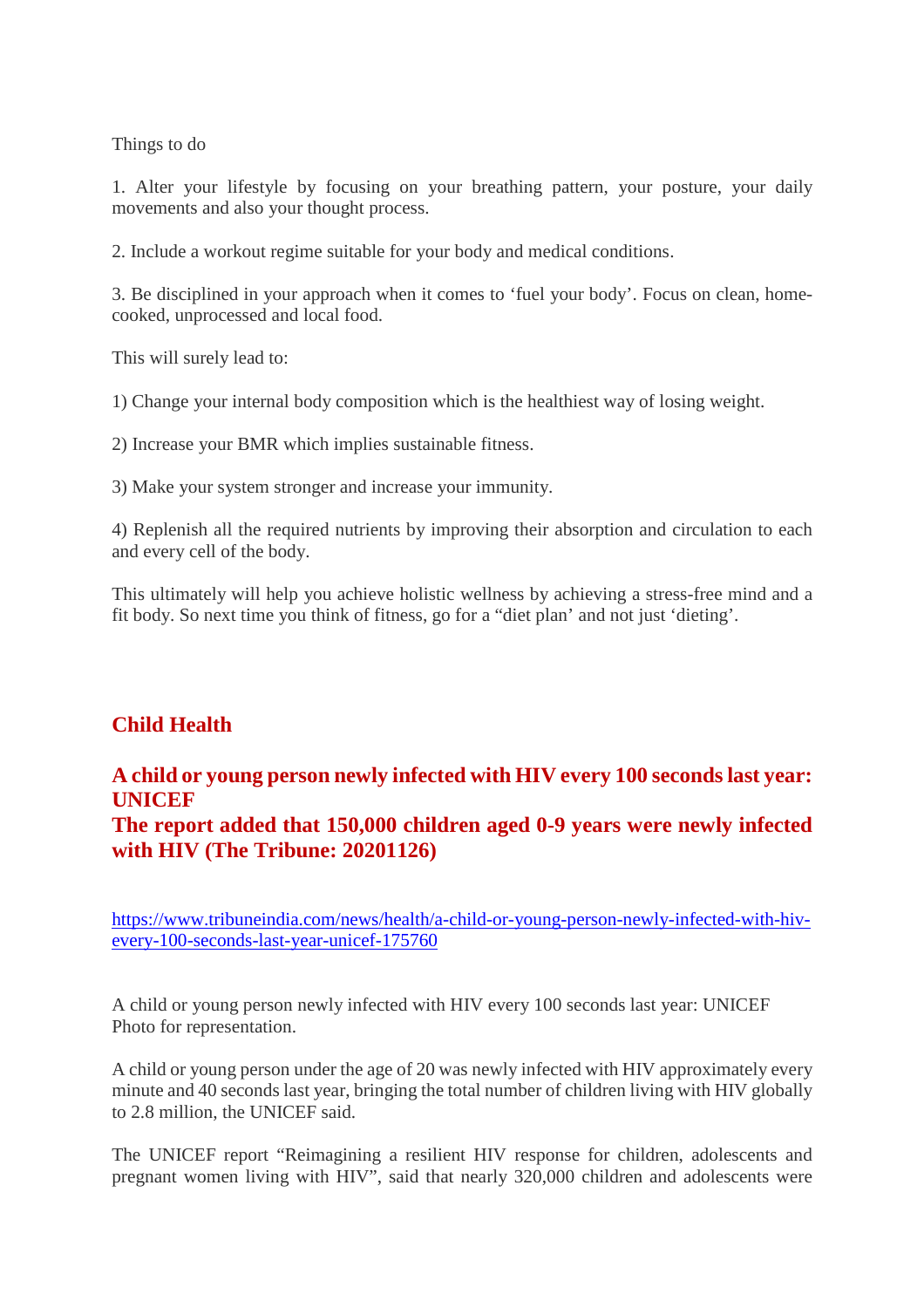newly infected with Human Immunodeficiency Virus (HIV) and 110,000 children died of Acquired Immune Deficiency Syndrome (AIDS) last year. Of these children, 79,000 were aged 0-9 years and 34,000 aged 10-19.

Warning that children are being left behind in the fight against HIV, it said that prevention efforts and treatment for children remain some of the lowest amongst key affected populations.

In 2019, a little more than half of children worldwide had access to life-saving treatment, significantly lagging behind coverage for both mothers (85 per cent) and all adults living with HIV (62 per cent).

Despite some progress in the decades-long fight against HIV and AIDS, deep regional disparities persist among all populations, especially for children, the report says.

Paediatric coverage of antiretroviral treatment is highest in the Middle East and North Africa, at 81 per cent, followed by South Asia (76 per cent), Eastern and Southern Africa (58 per cent), East Asia and the Pacific (50 per cent), Latin America and the Caribbean (46 per cent) and West and Central Africa (32 per cent).

"Even as the world struggles in the midst of an ongoing global pandemic, hundreds of thousands of children continue to suffer the ravages of the HIV epidemic," UNICEF Executive Director Henrietta Fore said.

"There is still no HIV vaccine. Children are still getting infected at alarming rates, and they are still dying from AIDS. This was even before COVID-19 interrupted vital HIV treatment and prevention services putting countless more lives at risk," Fore said.

The report added that 150,000 children aged 0-9 years were newly infected with HIV, bringing the total number of children in this age group living with HIV to 1.1 million.

About 170,000 adolescents aged 10-19 were newly infected with HIV, bringing the total number of adolescents living with HIV to 1.7 million. The report added that 130,000 adolescent girls were newly infected with HIV in 2019, compared with 44,000 adolescent boys.

The number of pregnant women living with HIV was 1.3 million; an estimated 82,000 children under the age of five were infected during pregnancy or birth and 68,000 were infected during breast feeding.

The report calls on all governments to protect, sustain and accelerate progress in fighting childhood HIV by maintaining essential health services and strengthening health systems.

The COVID-19 crisis has further exacerbated inequities in access to life-saving HIV services for children, adolescents and pregnant mothers everywhere.

In a recent UNICEF survey of 29 HIV priority countries, one third responded that service coverage for children, adolescents and women living with and vulnerable to HIV is lower by 10 per cent or more compared with pre-pandemic numbers.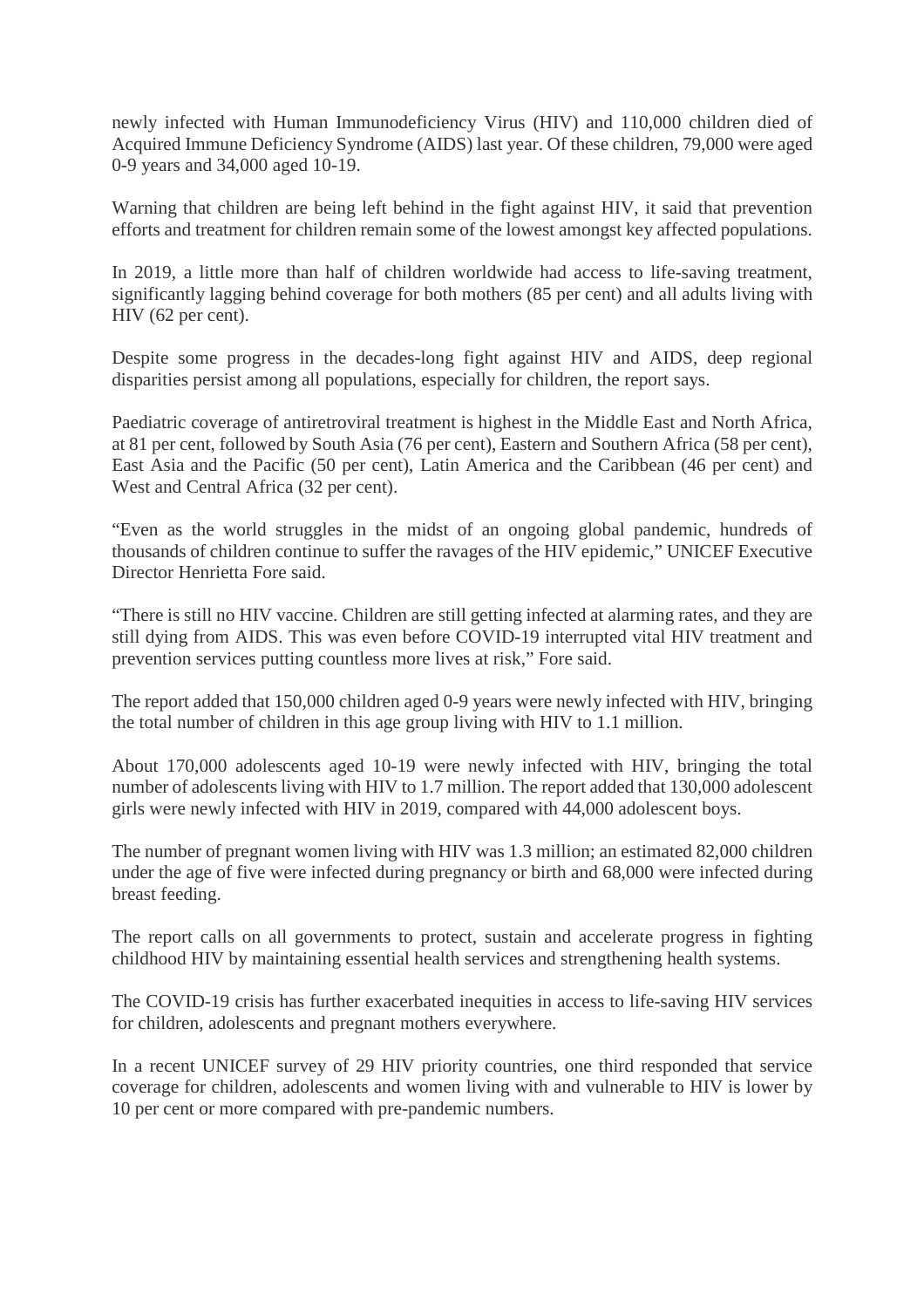UNAIDS' HIV service disruption data, cited in the report, further illustrate the impact of necessary control measures, supply chain disruptions, lack of personal protective equipment, and the redeployment of healthcare workers on HIV services.

The report said in the months of April and May, coinciding with partial and full lockdowns, paediatric HIV treatment and viral load testing in children in some countries declined between 50 to 70 per cent, and new treatment initiation fell by 25 to 50 per cent.

Similarly, health facility deliveries and maternal treatment were also reported to have reduced by 20 to 60 per cent, maternal HIV testing and ART initiation declined by 25 to 50 per cent, and infant testing services declined by approximately 10 per cent.

Though the easing of control measures and the strategic targeting of children and pregnant mothers have successfully led to a rebound of services in recent months, challenges remain, and the world is still far from achieving the global 2020 paediatric HIV targets. PTI

#### **Mutations**

**Mutations not making coronavirus able to spread more rapidly: Study In a study using a global dataset of virus genomes from 46,723 people with COVID-19 from 99 countries, researchers identified more than 12,700 mutations (The Tribune: 20201126)**

https://www.tribuneindia.com/news/health/mutations-not-making-coronavirus-able-tospread-more-rapidly-study-175676

Mutations not making coronavirus able to spread more rapidly: Study In a study using a global dataset of virus genomes from 46,723 people with COVID-19 from 99 countries, researchers identified more than 12,700 mutations. Reuters photo.

The COVID-19-causing coronavirus is mutating as it spreads around the world in the pandemic, but none of the mutations currently documented appears to be making it able to spread more rapidly, scientists said on Wednesday.

In a study using a global dataset of virus genomes from 46,723 people with COVID-19 from 99 countries, researchers identified more than 12,700 mutations, or changes, in the SARS-CoV-2 virus.

"Fortunately, we found that none of these mutations are making COVID-19 spread more rapidly," said Lucy van Dorp, a professor at University College London's Genetics Institute and one of the co-lead researchers on the study.

She added, however: "We need to remain vigilant and continue monitoring new mutations, particularly as vaccines get rolled out."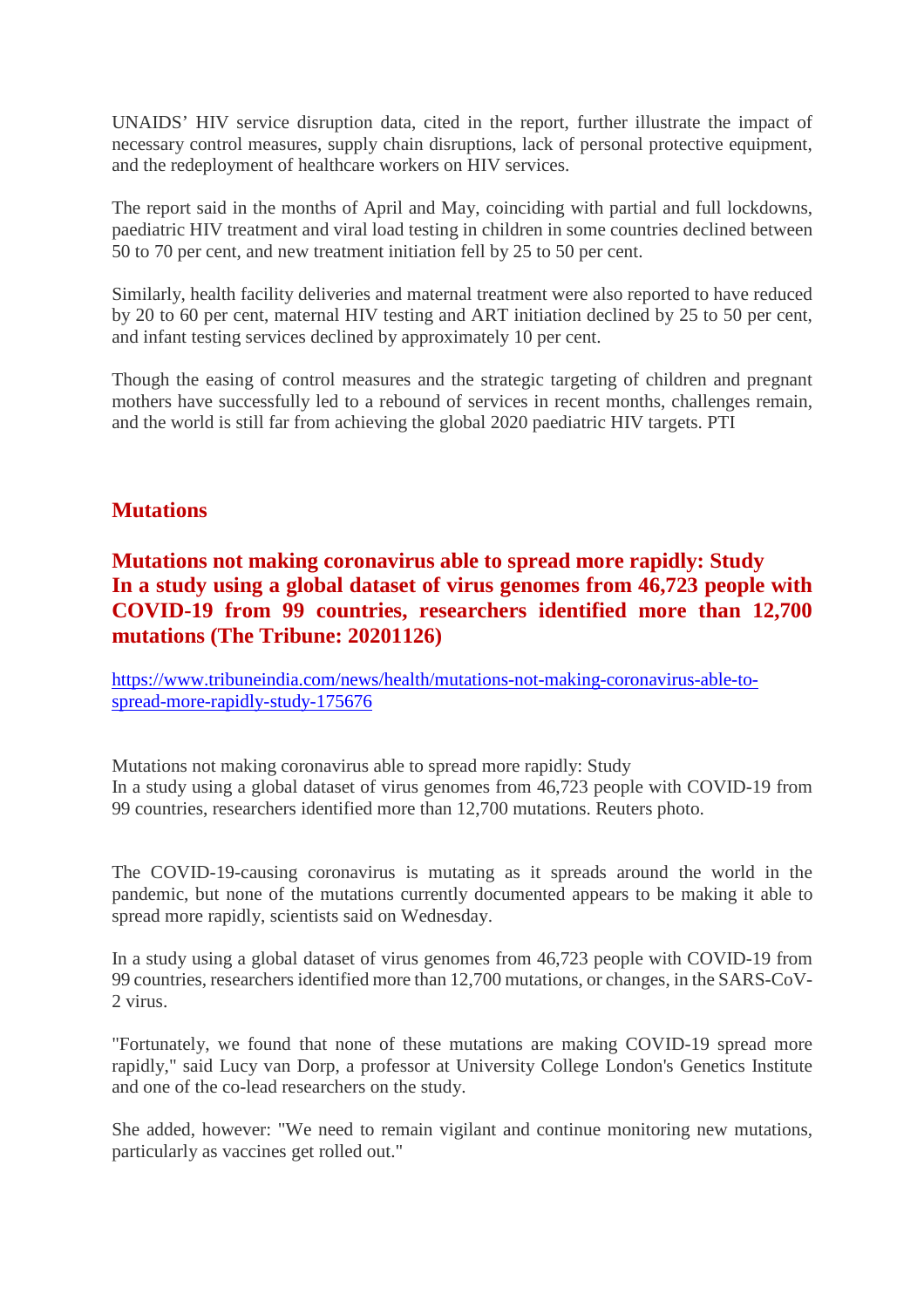Viruses are known to mutate all the time, and some - such as flu viruses - change more frequently than others.

Most mutations are neutral, but some can be either advantageous or detrimental to the virus, and some can make vaccines against them less effective. When viruses change like this, vaccines against them have to be adapted regularly to ensure they are hitting the right target.

With the SARS-CoV-2 virus, the first vaccines to show efficacy against the disease it causes could get regulatory approval and begin to be used to immunise people before the end of the year.

Francois Balloux, a UCL professor who also worked on the study, said that its findings, for now, posed no threat to COVID-19 vaccine efficacy, but cautioned that the imminent introduction of vaccines could exert new selective pressures on the virus to mutate to try to evade the human immune system.

"The news on the vaccine front looks great," he said. "The virus may well acquire vaccineescape mutations in the future, but we're confident we'll be able to flag them up promptly, which would allow updating the vaccines in time if required.".

The mutation study, preliminary findings of which were originally made public in May as a pre-print before being reviewed by other scientists, was published in full on Wednesday in the peer-reviewed journal Nature Communications.

The research team from Britain's UCL and Oxford University, and from France's Cirad and Université de la Réunion, analysed virus genomes from 46,723 people with COVID-19 from 99 countries, collected up until the end of July 2020.

Among more than 12,706 mutations identified, some 398 appeared to have occurred repeatedly and independently, the researchers said.

Of those, the scientists focused in on 185 mutations which they found had occurred at least three times independently during the course of the pandemic.

The researchers found no evidence that any of the common mutations are increasing the virus's transmissibility. Instead, they said, most common mutations are neutral for the virus.—Reuters

#### **COVID-19 pandemic COVID-19 pandemic could be stopped if at least 70 pc public wore face masks consistently: Study(The Tribune: 20201126)**

https://www.tribuneindia.com/news/health/covid-19-pandemic-could-be-stopped-if-at-least-70-pc-public-wore-face-masks-consistently-study-175633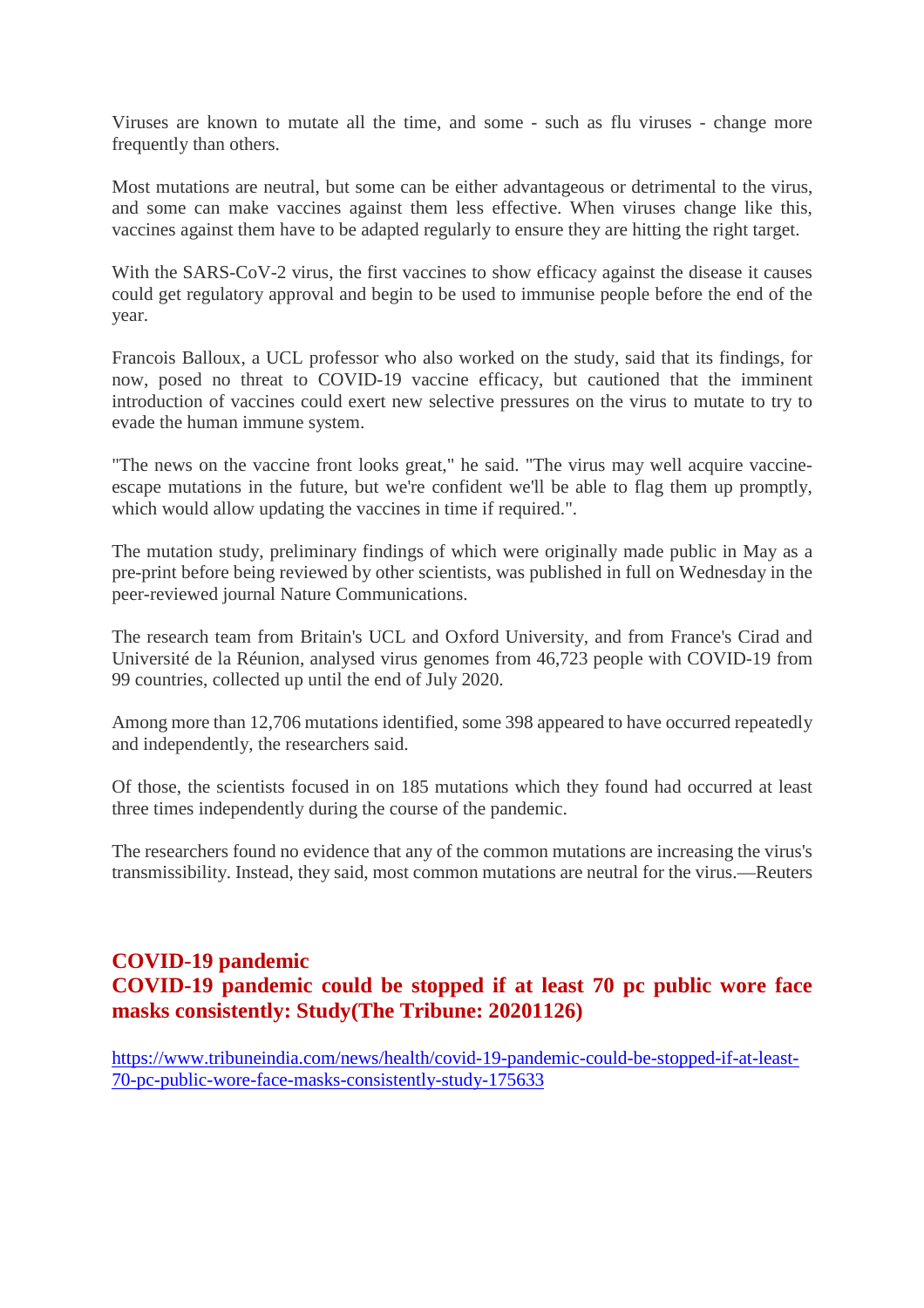The highly efficacious facemask, such as surgical masks with an estimated efficacy of around 70 per cent, could lead to the eradication of the pandemic

COVID-19 pandemic could be stopped if at least 70 pc public wore face masks consistently: Study

The COVID-19 pandemic could be stopped if at least 70 per cent of the public wore face masks consistently. Image: PTI

The COVID-19 pandemic could be stopped if at least 70 per cent of the public wore face masks consistently, according to a review of studies which suggests that the type of material used and the duration of mask use play key roles in their effectiveness.

The research, published in the journal Physics of Fluids, assessed studies on face masks and reviewed epidemiological reports on whether they reduce the number of people an infected person spreads the pathogen to -- the reproduction number of the virus.

"The highly efficacious facemask, such as surgical masks with an estimated efficacy of around 70 per cent, could lead to the eradication of the pandemic if at least 70 per cent of the residents use such masks in public consistently," the scientists, including Sanjay Kumar from the National University of Singapore, wrote in the study.

"Even less efficient cloth masks could also slow the spread if worn consistently," Kumar added.

According to the scientists, one key aspect of face mask function involves the size of fluid droplets expelled from the nose and mouth when a person talks, sings, sneezes, coughs, or even simply breathes.

They said larger droplets, with sizes around 5-10 microns, are the most common, adding that smaller droplets below 5 microns are possibly more dangerous.

In comparison, the scientists said the human hair is about 70 microns in diameter.

Among the many types of facemasks in use, such as cloth masks, surgical masks, and N95 masks, they said only the latter can filter out aerosol-sized droplets.

The performance of face masks worn for many hours, such as by health care or other essential workers, impact how effective overall mask-wearing can be, the researchers added.

They found that face masks made of hybrid polymer materials could filter particles at high efficiency while simultaneously cooling the face since the fibres used in these allow heat to escape from beneath the mask.

"There could be some relation between breathing resistance and the flow resistance of the face mask which will need to be studied for a face mask-wearing interval," said Heow Pueh Lee, another co-author of the study.

"Also, the environmental condition in the compartmental space within the face mask will need to be more accurately quantified using miniaturised sensors and the development of human replicas for such studies," Lee said.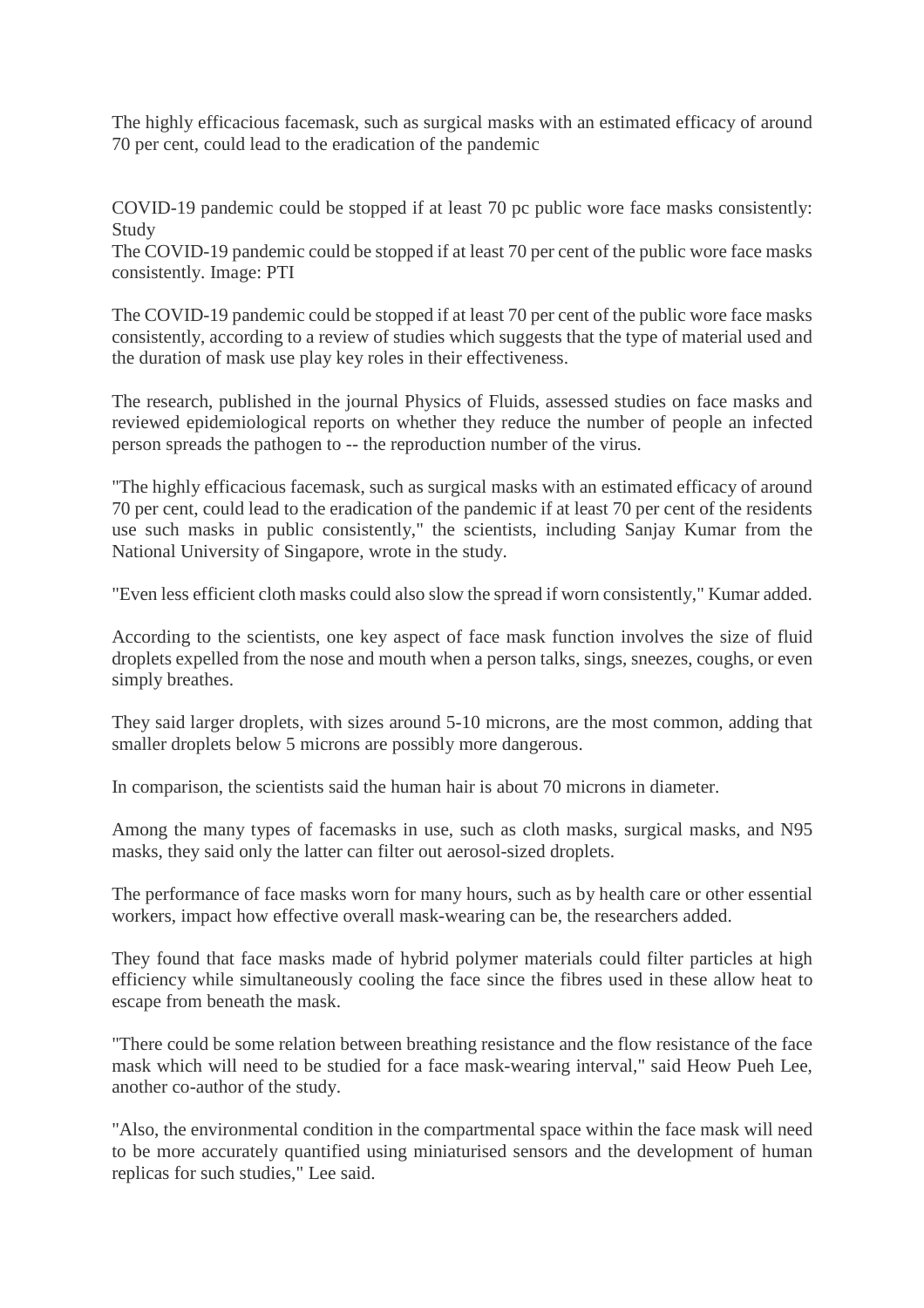Based on the analysis, the researchers underscored the importance of consistent use of efficient facemasks, such as surgical masks. PTI

COVID-19 pandemic could be stopped if at least 70 pc public wore face masks consistently: Study

The highly efficacious facemask, such as surgical masks with an estimated efficacy of around 70 per cent, could lead to the eradication of the pandemic

COVID-19 pandemic could be stopped if at least 70 pc public wore face masks consistently: Study

The COVID-19 pandemic could be stopped if at least 70 per cent of the public wore face masks consistently. Image: PTI

The COVID-19 pandemic could be stopped if at least 70 per cent of the public wore face masks consistently, according to a review of studies which suggests that the type of material used and the duration of mask use play key roles in their effectiveness.

The research, published in the journal Physics of Fluids, assessed studies on face masks and reviewed epidemiological reports on whether they reduce the number of people an infected person spreads the pathogen to -- the reproduction number of the virus.

"The highly efficacious facemask, such as surgical masks with an estimated efficacy of around 70 per cent, could lead to the eradication of the pandemic if at least 70 per cent of the residents use such masks in public consistently," the scientists, including Sanjay Kumar from the National University of Singapore, wrote in the study.

"Even less efficient cloth masks could also slow the spread if worn consistently," Kumar added.

According to the scientists, one key aspect of face mask function involves the size of fluid droplets expelled from the nose and mouth when a person talks, sings, sneezes, coughs, or even simply breathes.

They said larger droplets, with sizes around 5-10 microns, are the most common, adding that smaller droplets below 5 microns are possibly more dangerous.

In comparison, the scientists said the human hair is about 70 microns in diameter.

Among the many types of facemasks in use, such as cloth masks, surgical masks, and N95 masks, they said only the latter can filter out aerosol-sized droplets.

The performance of face masks worn for many hours, such as by health care or other essential workers, impact how effective overall mask-wearing can be, the researchers added.

They found that face masks made of hybrid polymer materials could filter particles at high efficiency while simultaneously cooling the face since the fibres used in these allow heat to escape from beneath the mask.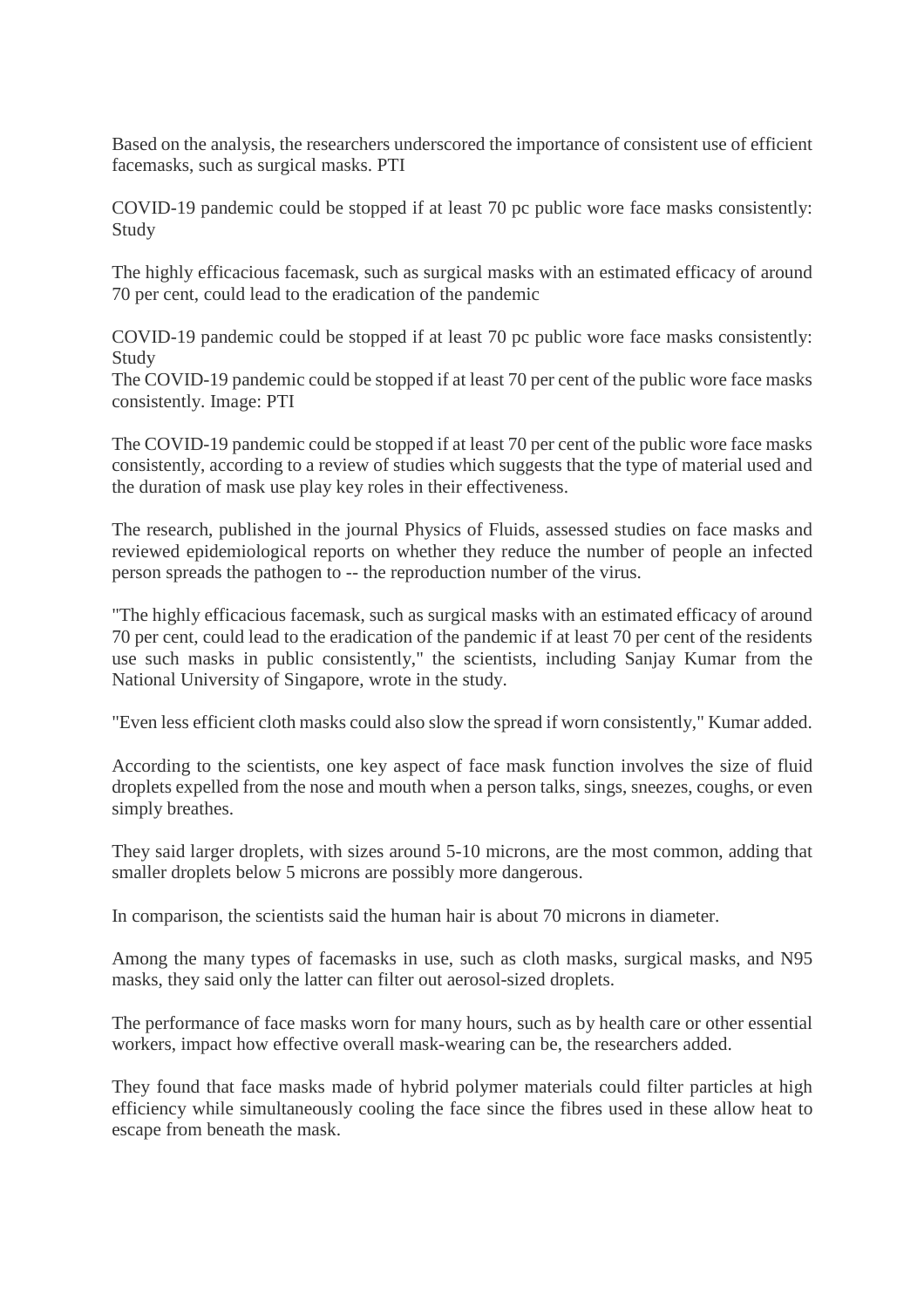"There could be some relation between breathing resistance and the flow resistance of the face mask which will need to be studied for a face mask-wearing interval," said Heow Pueh Lee, another co-author of the study.

"Also, the environmental condition in the compartmental space within the face mask will need to be more accurately quantified using miniaturised sensors and the development of human replicas for such studies," Lee said.

Based on the analysis, the researchers underscored the importance of consistent use of efficient facemasks, such as surgical masks. PTI

#### **COVID-19 virus**

#### **COVID-19 virus survives on surfaces within thin films: IIT B study The ability to predict the survival of the novel coronavirus on different surfaces can help prevent and contain the spread of COVID-19(The Tribune: 20201126)**

https://www.tribuneindia.com/news/health/covid-19-virus-survives-on-surfaces-within-thinfilms-iit-b-study-175630

COVID-19 virus survives on surfaces within thin films: IIT B study Photo for representation only. Source: iStock.

The COVID-19 virus survives on surfaces by clinging to thin liquid films, according to a study by researchers at IIT-Bombay which provides insights into how the novel coronavirus sustains for hours or days on solid surfaces under ambient conditions.

The study, published in the journal Physics of Fluids, attributes the long survival time of the novel coronavirus on a surface to the slow evaporation of a thin nanometre liquid film remaining after the evaporation of the bulk droplet.

The ability to predict the survival of the novel coronavirus on different surfaces can help prevent and contain the spread of COVID-19, the researchers said.

While the typical respiratory droplets dry within seconds, the survival time of the SARS-CoV-2 virus on different surfaces within recent experiments has been found to be on the order of hours, they said.

This discrepancy suggests an orders of magnitude difference in the time between droplet drying and the survival time of the COVID-19 virus on surfaces, according to the researchers.

The researchers described how a nanometres-thick liquid film clings to the surface, due to London-van der Waals forces, which allows the COVID-19 virus to survive for hours.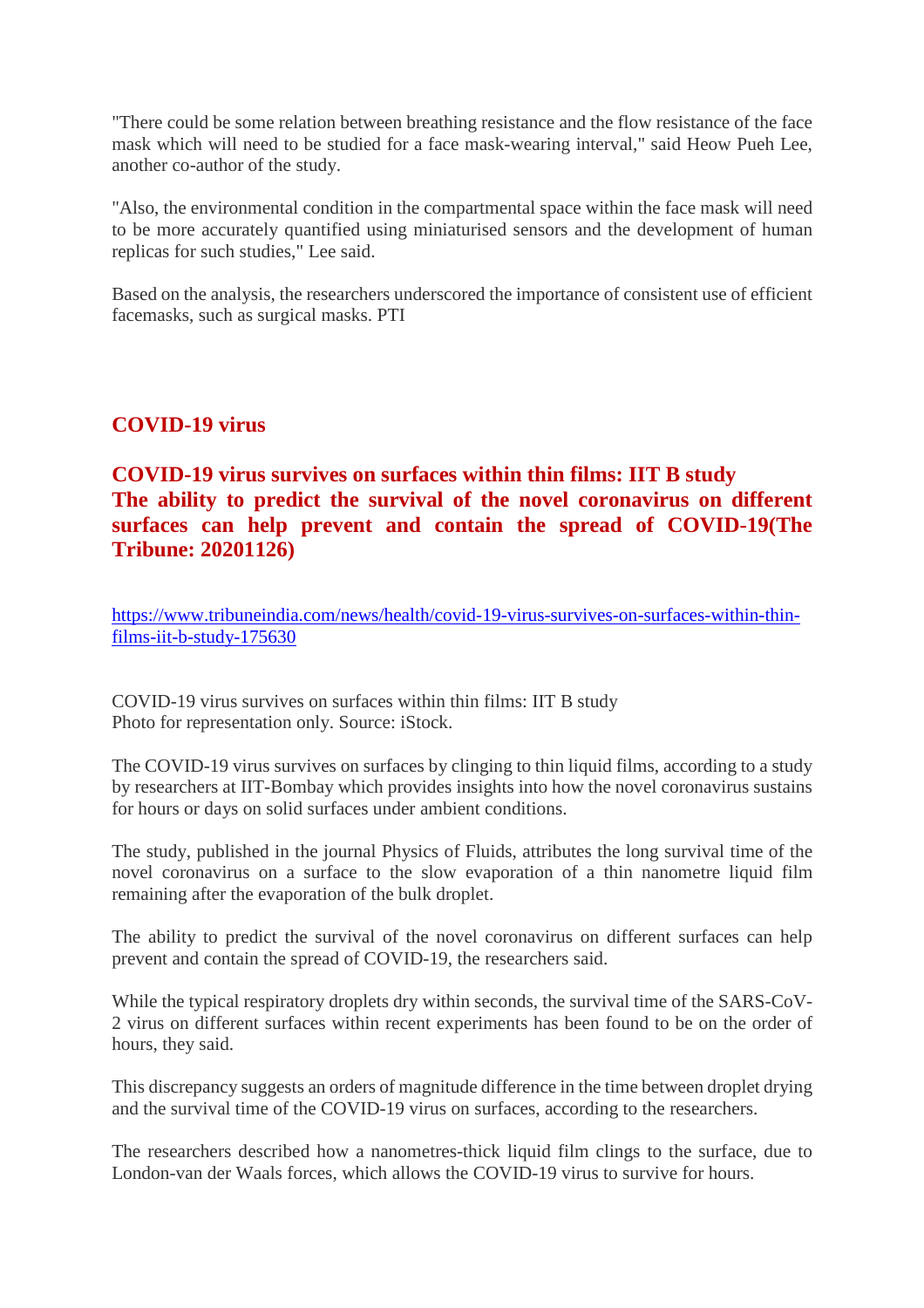Van der Waals forces include attraction and repulsions between atoms, molecules, and surfaces, as well as other intermolecular forces.

"Our model for the thin film transport shows that survival or drying time of a thin liquid film on a surface is on the order of hours and days, similar to what has been observed in measurements of the virus titer," said Amit Agrawal, professor at Indian Institute of Technology (IIT) Bombay.

"It captures the relatively longer survival time on plastic and glass compared to metals," Agrawal said.

A titer is the lowest concentration of virus that still infects cells.

The nanometric film is assumed to be like a pancake deposited onto a surface. The researchers briefly examined changes in drying time as a function of contact angle and surface type.

"Our biggest surprise was that the drying time of this nanometric film is on the order of hours," said Rajneesh Bhardwaj, a professor at IIT Bombay.

"It suggests the surface isn't completely dry, and the slowly evaporating nanometric film is providing the medium required for the survival of the coronavirus," Bhardwaj said.

Since a longer survival time of the virus corresponds to increased chances of being infected, the researchers said it is desirable to disinfect frequently touched surfaces, such as door handles or hand-held devices, and within hospitals and other areas prone to outbreaks.

"We also recommend heating surfaces, because even short duration high temperatures, at which the surface is at a higher temperature than the ambient, can help evaporate the nanometric film and destroy the virus," Bhardwaj added. PTI

#### **UNICEF**

#### **UNICEF gearing up for 'mammoth operation' to deliver COVID-19 vaccines globally Discusses with airlines ways to transport 2 billion doses in 2021(The Tribune: 20201126)**

https://www.tribuneindia.com/news/health/unicef-gearing-up-for-mammoth-operation-todeliver-covid-19-vaccines-globally-175233

UNICEF gearing up for 'mammoth operation' to deliver COVID-19 vaccines globally A research scientist works inside a laboratory of India's Serum Institute, the world's largest maker of vaccines, which is working on vaccines against COVID-19 in Pune. PTI file

The UN Children's Fund (UNICEF) is working with more than 350 global partners, including major airlines, shipping lines and logistics associations to deliver billions of COVID-19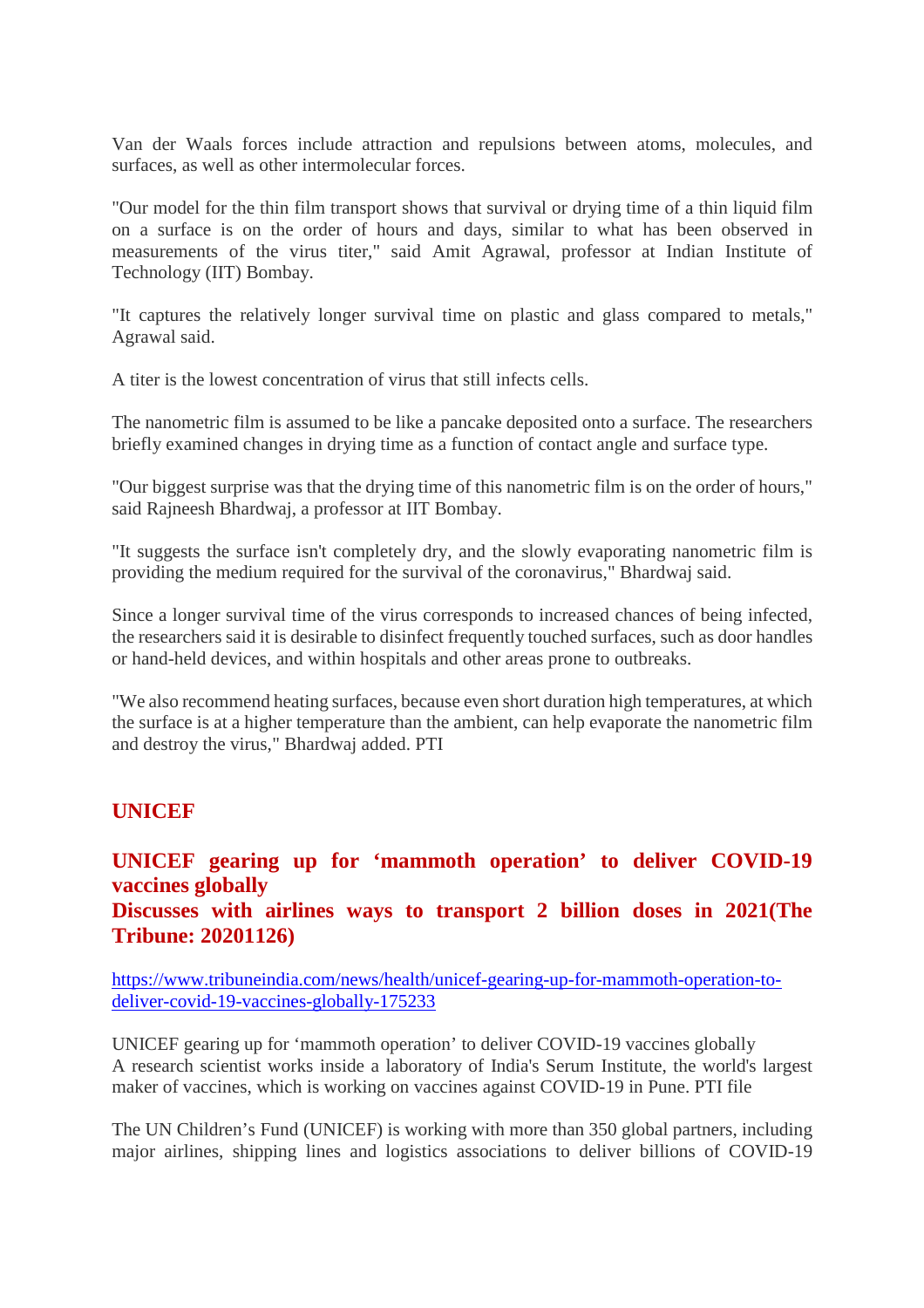vaccines around the world as soon as doses become available, in what is anticipated to be the largest and fastest operation ever undertaken of vaccine procurement and distribution.

In order to kickstart preparations for delivering COVID-19 vaccines to over 92 countries, UNICEF together with the Pan American Health Organisation (PAHO) and the International Air Transport Association (IATA), briefed major global airlines last week on the expected capacity requirements and discussed ways to transport close to two billion doses of COVID-19 vaccines in 2021.

This is in addition to the 1 billion syringes that need to be transported by sea-freight.

More than 350 logistics partners, including air freight operators, shipping lines and global logistics associations participated in the virtual discussion last week, the agency said.

"As work continues to develop COVID-19 vaccines, UNICEF is stepping-up efforts with airlines, freight operators, shipping lines and other logistics associations to deliver life-saving vaccines as quickly and safely as possible," Director of UNICEF's Supply Division Etleva Kadilli said.

"This invaluable collaboration will go a long way to ensure that enough transport capacity is in place for this historic and mammoth operation. We need all hands on deck as we get ready to deliver COVID-19 vaccine doses, syringes and more personal protective equipment to protect front line workers around the globe. By protecting these workers, we are ultimately protecting the millions of children who depend on their critical services."

In the coming weeks, UNICEF is also assessing existing transport capacity to identify gaps and future requirements.

The procurement, delivery and distribution of COVID-19 vaccines is anticipated to be the largest and fastest such operation ever undertaken.

UNICEF is leading efforts to procure and deliver vaccines from manufacturers that have agreements with the COVAX Facility.

In collaboration with PAHO, UNICEF will coordinate the purchase and delivery for 92 lowand lower middle-income economies as quickly and securely as possible.

UNICEF said these efforts build on UNICEF's longstanding efforts with the logistics industry to transport supplies around the world despite restrictions related to the pandemic.

Since January, UNICEF has delivered more than USD190 million worth of COVID-19 supplies such as masks, gowns, oxygen concentrators and diagnostic test kits in support of countries as they respond to the pandemic.

Last week, global drugmaker Pfizer and BioNTech said their COVID19 vaccine candidate is 95 per cent effective, including in adults over 65 years of age.

Based on current projections, the companies expect to produce globally up to 50 million vaccine doses in 2020 and up to 1.3 billion doses by the end of 2021.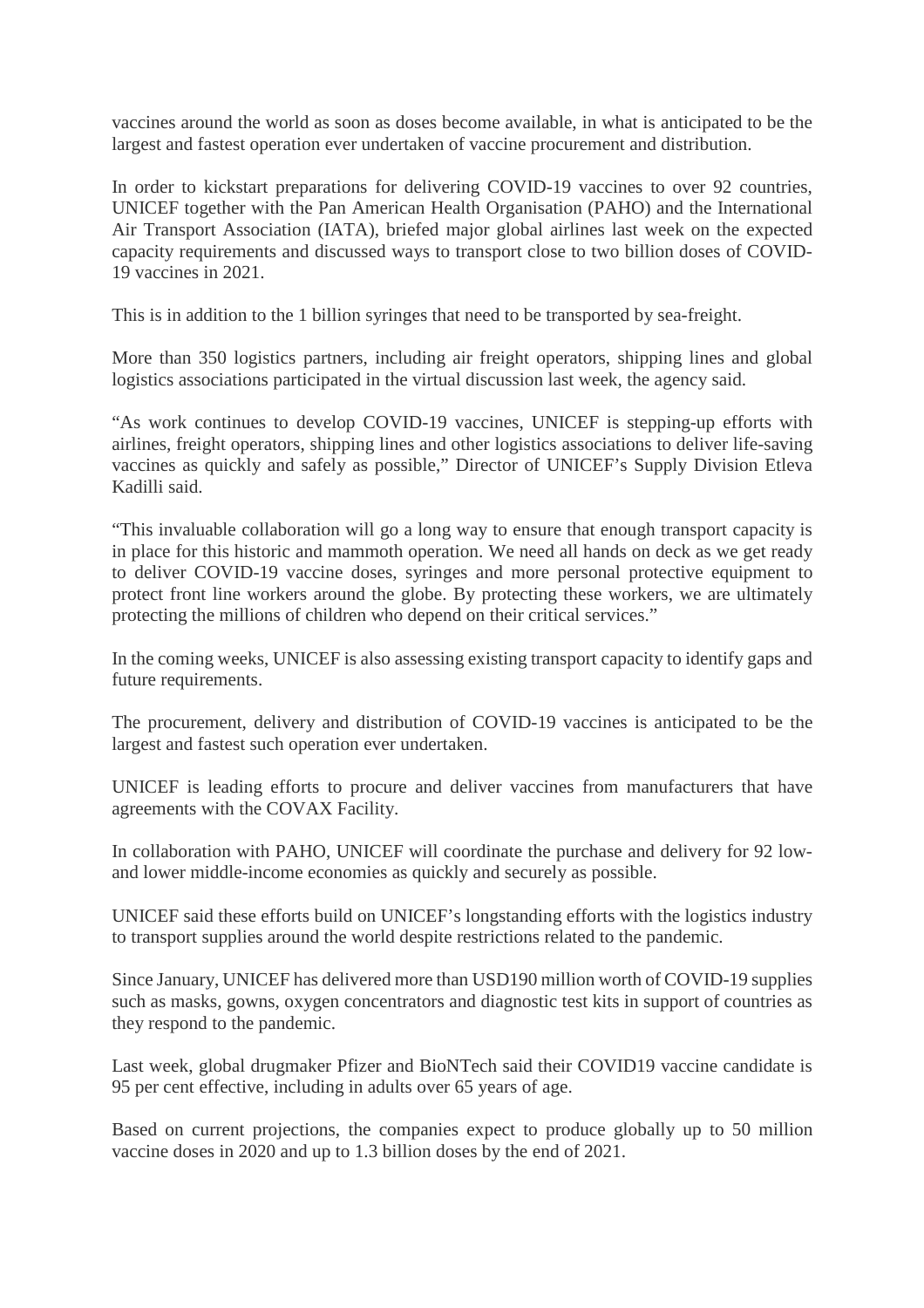The major announcement came just days after Moderna said its virus vaccine has an efficacy rate of 94.5 per cent.

As the largest single vaccine buyer in the world, UNICEF normally procures more than 2 billion doses of vaccines annually for routine immunisation and outbreak response on behalf of nearly 100 countries.

This unparalleled expertise includes the coordination of thousands of shipments with various cold chain requirements, making UNICEF an expert in supply chain management of temperature-controlled products, which is especially needed during this historic undertaking.

To minimise disruptions to routine immunisation programmes due to the operations related to the COVID-19 vaccines and syringes, UNICEF and partners will continue to coordinate closely with logistics operators for timely delivery around the world, it said.

"The support of governments, partners and the private sector will be paramount to transport vaccines for deadly diseases such as measles, diphtheria and tetanus, as well as for COVID-19, as efficiently as possible," Kadilli said.

Last month, UNICEF began a process to stockpile more than 1 billion syringes by 2021 to guarantee initial supply and pre-position in advance of COVID-19 vaccines. — PTI

#### **Green Mediterranean die**

#### **Green Mediterranean diet better for heart health: Study The first group received guidance on boosting physical activity and basic guidelines for achieving a healthy diet (The Tribune: 20201126)**

https://www.tribuneindia.com/news/health/green-mediterranean-diet-better-for-heart-healthstudy-175156

A green Mediterranean diet, containing even more plant matter and very little red meat or poultry, maybe even better for cardiovascular and metabolic health than the traditional version—at least in men, say researchers.

The Mediterranean diet, rich in plant-based foods, is linked to a lower risk of heart disease, stroke, and diabetes and currently forms the backbone of dietary guidelines to stave off coronary heart disease.

It's thought that its impact is related to higher dietary intake of polyphenols, 'healthy' fats and fibre and lower animal protein intake.

The researchers wanted to find out whether a greener version of this diet, higher in green plant food sources and even lower in red meat intake, might be even better for health.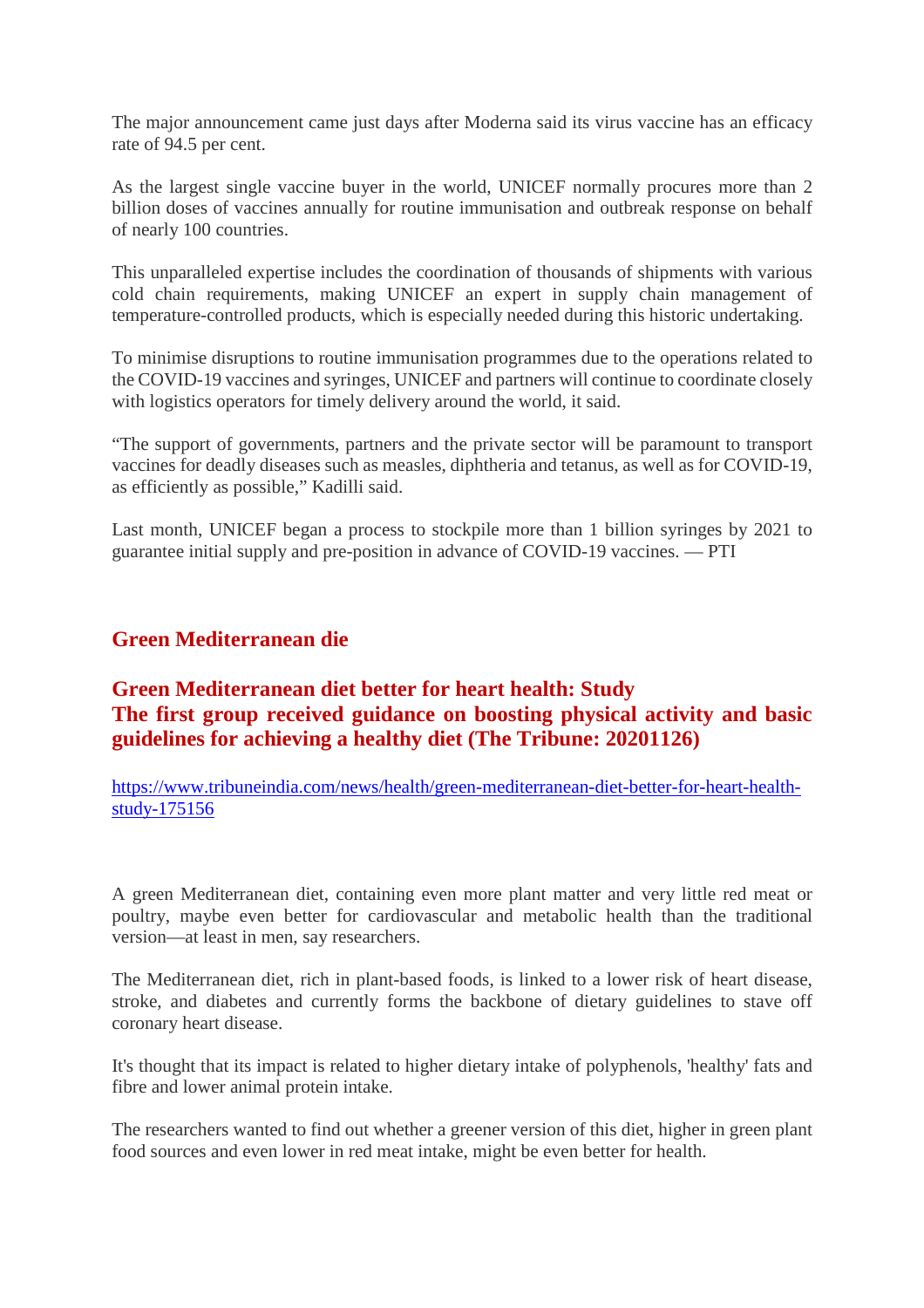They randomly assigned 294 sedentary and moderately obese people (BMI of 31) with an average age of 51 into three dietary groups.

The first group received guidance on boosting physical activity and basic guidelines for achieving a healthy diet.

The second received the same physical activity guidance plus advice on following a calorierestricted (1500-1800 kcal/day for men and 1200-1400 kcal/ day for women) traditional Mediterranean diet.

This was low in simple carbohydrates, rich in vegetables, with poultry and fish replacing red meat. It included 28 g/day of walnuts.

The third group received physical activity guidance plus advice on following a similar calorierestricted green version of the Mediterranean diet ('green Med').

After six months, the effect of each of the diets on weight loss and on cardiovascular and metabolic risk factors was assessed.

Those on both types of Mediterranean diet lost more weight: green Med 6.2 kg; Mediterranean 5.4 kg; healthy diet 1.5 kg.

Waist circumference--an indicator of a potentially harmful midriff bulge--shrank by an average of 8.6 cm among those on the green Med diet compared with 6.8 cm for those on the Mediterranean diet and 4.3 cm for those on the healthy diet.

The green Med diet group achieved larger falls in 'bad' low-density cholesterol, a reduction of nearly four per cent.

Similarly, other cardiovascular and metabolic risk factors improved more among those on the green Med diet, including falls in diastolic blood pressure, insulin resistance, and an important marker of inflammation, C-reactive protein, which has a key role in artery hardening.

"Our findings suggest that additional restriction of meat intake with a parallel increase in plantbased, protein-rich foods, may further reduce cardiovascular risk, beyond the known beneficial effects of the traditional Mediterranean diet," the authors wrote. IANS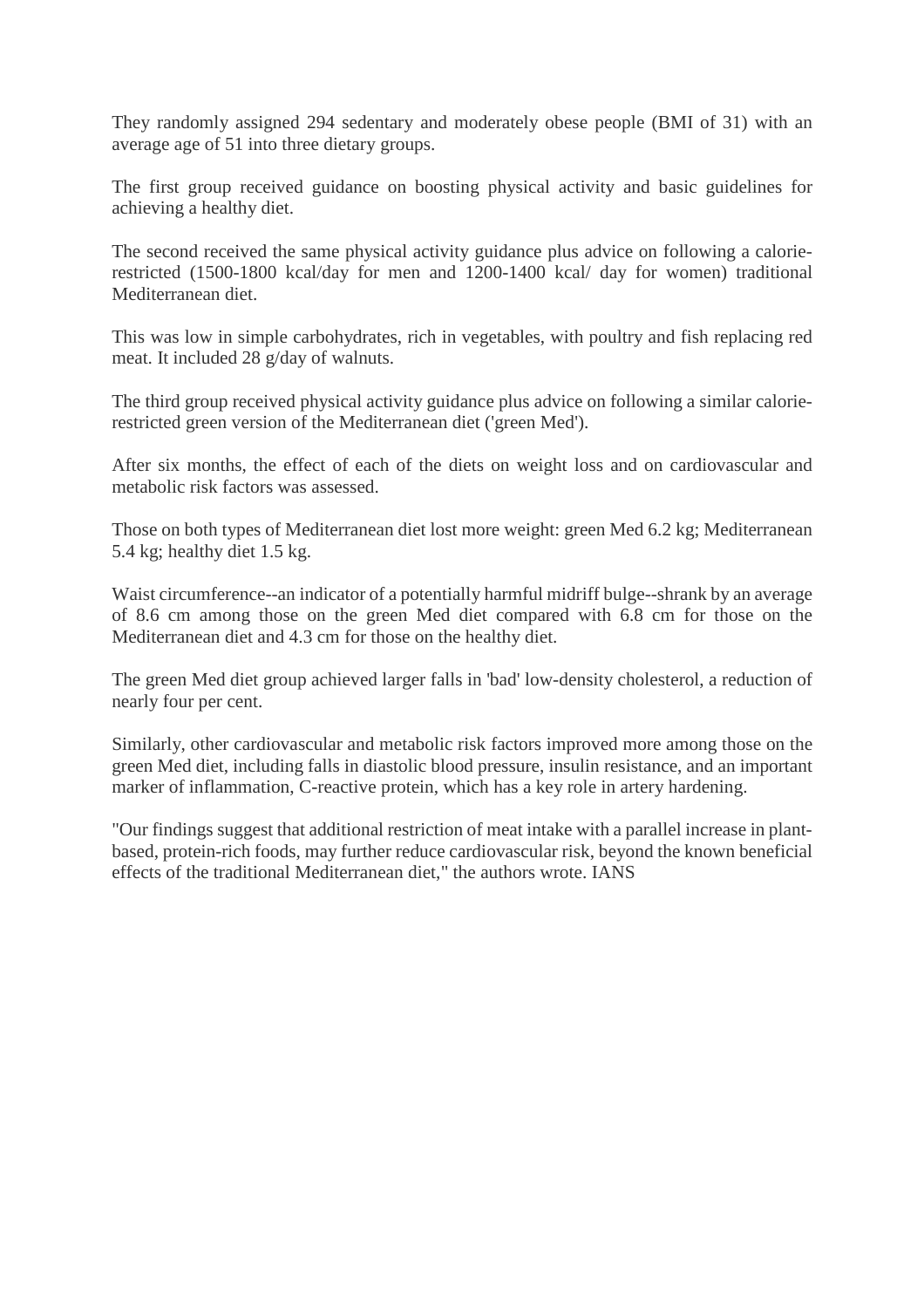#### **Covid-19: What you need to know today (Hindustan Times: 20201126)**

https://epaper.hindustantimes.com/Home/ArticleView

Next week is an important one for India in its fight against the coronavirus disease. There are clear signs of a second wave — there have been, for some time — but the week starting November 30 will decide how rapidly this gathers momentum. For, this is when we will know whether the crowded markets seen just ahead of Diwali (November 14), and the Diwali celebrations themselves — they were muted this year, but there were some gatherings and family get-togethers, and some people did travel to be with their families — have resulted in a spike in cases. If there is one, it will actually start showing up in the numbers by the end of this week.

That's because anecdotal evidence — from Labour Day weekend in the US to crowding in a vegetable market in Chennai in May — suggests that cases peak two weeks after such events. And that's because science suggests that superspreaders and also superspreader events play an important role in the transmission of the disease.

If there's any chance at all that India will dodge this spike, it comes from the fact that Diwali came at a time that was either the end of the first wave, or the beginning of the second in India. It is possible, and also probable that the country's second wave will, much like the first, gather momentum slowly, rather than being turbocharged right at its beginning by a sharp rise in case numbers.

In this, India is fortunate.

This week, the US celebrates one of its biggest holidays, Thanksgiving (on November 26) one that usually sees a lot of people traveling to be with their families. In each of the past two weeks, the country, now seeing its third wave of the coronavirus disease, has added at least a million cases. And although the country's Centers for Disease Control and Prevention recommended that people avoid travelling, over the weekend, US airports saw their busiest period since March, with three million people passing through them, according to data from the Transport Security Administration. That's still around 40% lower than the number of people who travelled by air ahead of Thanksgiving last year, but media reports suggest that many people believe that travelling to be with family on Thanksgiving is worth the risk of contracting Covid-19, and also that there is a surge in travel. That's bad news for a country that is doing around 175,000 cases a day on average, where cases are high and rising in almost every state, and where hospitals are being overwhelmed by a growing number of hospitalisations. Experts fear that a Thanksgiving spike could push several states and their public health systems over the edge.

It isn't clear why the nature of waves across countries is as different as it is — the second wave seems to have peaked in much of Europe, which would mean that both waves in most European countries have lasted for less time than corresponding waves in the US (and also India).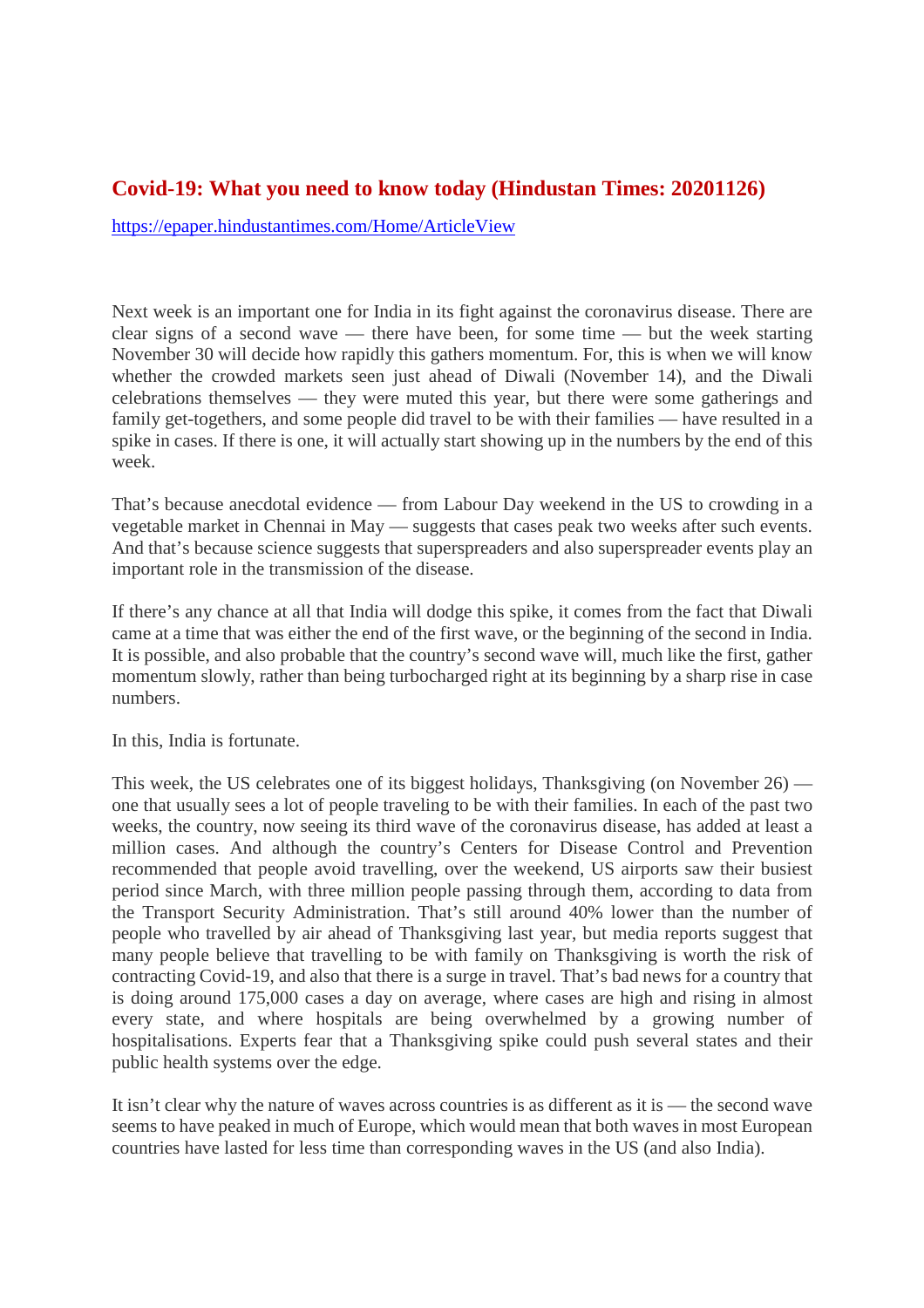India's first wave lasted for months, gathering momentum slowly, peaking in mid-September, and then falling. Geographical and population size could explain this — it is one thing in common to both India and the US, and also Brazil (it has seen the third highest number of cases), which is also seeing a second wave, although that country's numbers are far too patchy to be taken seriously.

In the US and elsewhere, the fact that four vaccines have now shown high efficacy in protecting people from Covid-19 could well be encouraging people to take risks they otherwise would not — the New York Times reported, citing data from a travel search engine, that travel bookings increased after Pfizer/BioNTech's announcement in early November that their vaccine was effective in protecting people from the coronavirus disease.

This behaviour, stemming from the belief that the worst is over— it doesn't have a name yet, but I am sure one will be coined soon — is just as bad as Covid- or pandemic-fatigue.

Sure, at one level, the success of four vaccines has changed everything.

#### **New Cases (The Asian Age: 20201126)**

http://onlineepaper.asianage.com/articledetailpage.aspx?id=15245321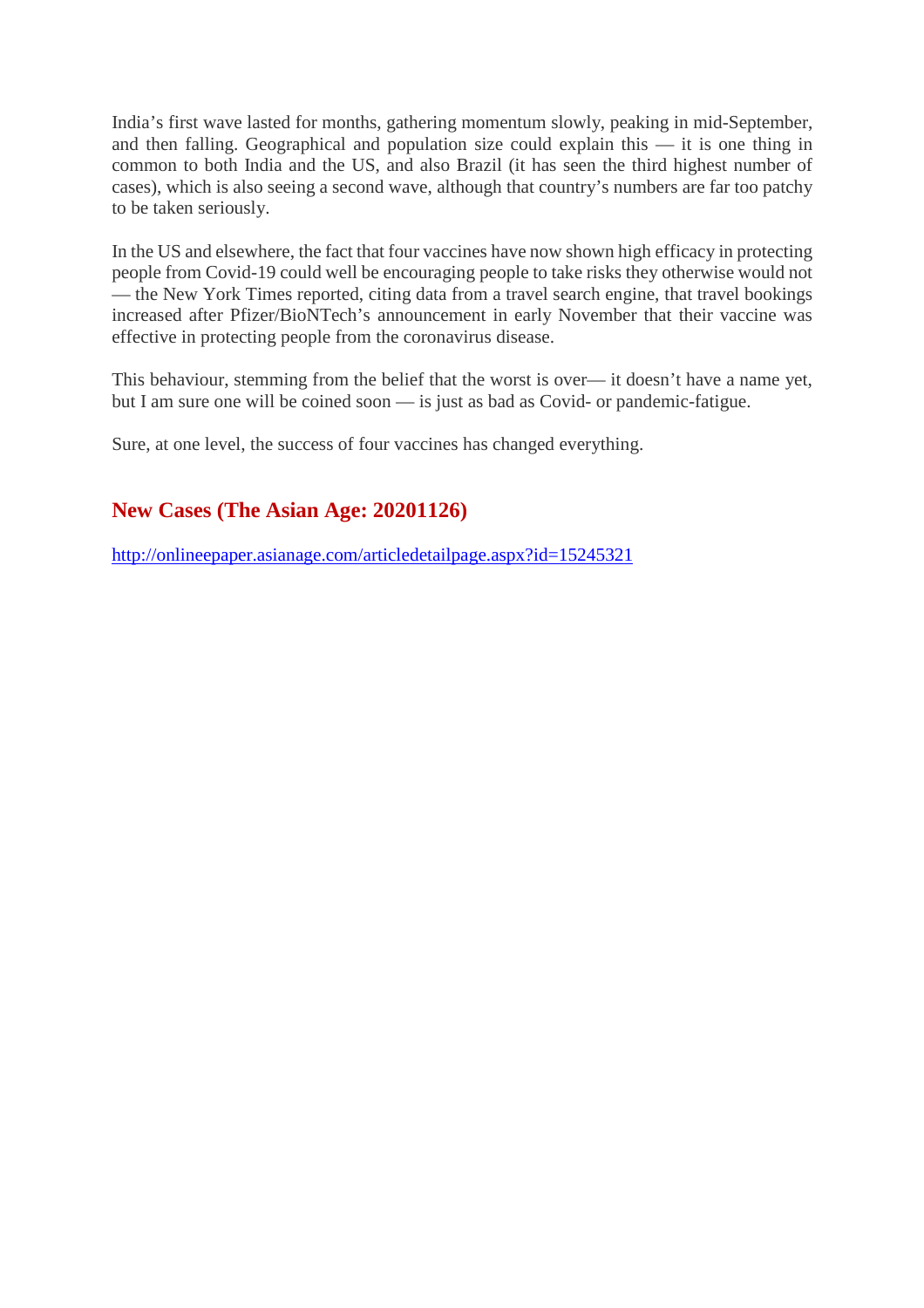## 5,246 new Covid cases in 24 hrs, tally now at 5.45L

Kejri seeks experts' help to reduce deaths, L-G for strict action on violators

#### **AGE CORRESPONDENT** NEW DELHI, NOV. 25

Delhi recorded 5.246 fresh Covid-19 cases in a day as the positivity rate<br>declined 8.49 per cent,<br>while 99 more fatalities<br>pushed the city's death toll<br>to 8,720 on Wednesday, authorities said. It was after five days that the national capital recorded a single-day death toll<br>below 100. As many as<br>61,778 tests, including<br>26,080 RT-PCR ones, were conducted on Tuesday for the detection of Covid-19, according to a bulletin by the Delhi health department on Wednesday.

In the last 13 days, at least seven times the daily number of deaths had<br>crossed the 100-mark. Authorities reported 109<br>deaths on Tuesday, 121 on Monday and Sunday, 111<br>on Saturday, 118 on Friday, 131 on November 18 - the



highest till date - and 104 fatalities on November 12. According to the bulletin, the total number of cases climbed to 5,45,787 on<br>Wednesday, of which 4,98,780 have recovered.

The tally of active cases in Delhi was 38,287 down from 38,501 on Tuesday.<br>The number of Covid-19 containment zones in<br>Delhi rose to 4,980 on<br>Wednesday from 4,708 the previous day.

Meanwhile, chief minis-<br>ter Arvind Kejriwal on Tuesday asked expert

groups to audit virus death cases and suggest measures to reduce fatalities, while lieutenant-governor Anil Baijal directed authorities to take exemplary and deterrent action for violation of SOPs,<br>especially in crowded markets.

At a meeting of Delhi Disaster Management Authority (DDMA), Mr Baijal directed officials to ensure timely hospitalisation of Covid-19 patients under home isolation in case of emergency to<br>reduce the mortality rate in the national capital which has recorded over 100 daily deaths in seven of the last 13 days.

Sources said the lieutenant-governor also asked the officials to<br>ensure strict monitoring of Covid-19 patients under home isolation, amid<br>instances of some people not following isolation

norms.

An official said that<br>while discussion on vaccine distribution was on the agenda of the DDMA<br>meeting on Wednesday, it did not happen

"At the DDMA meeting,<br>the chief minister asked experts to audit death cases and suggest measures which could reduce deaths in the national capital," a source said.

This comes against the backdrop of Delhi's three BJP-led municipal corporations alleging inconsistencies in the official<br>death count vis-a-vis the number of deaths projected by funerals at the crematoria and burial grounds.

According to the Delhi government data, the total number of Covid-19 deaths as on November 23 was 8.512, while the civic bodies claimed to have carried out 10,318 funerals.

#### **Pollution (The Asian Age: 20201126)**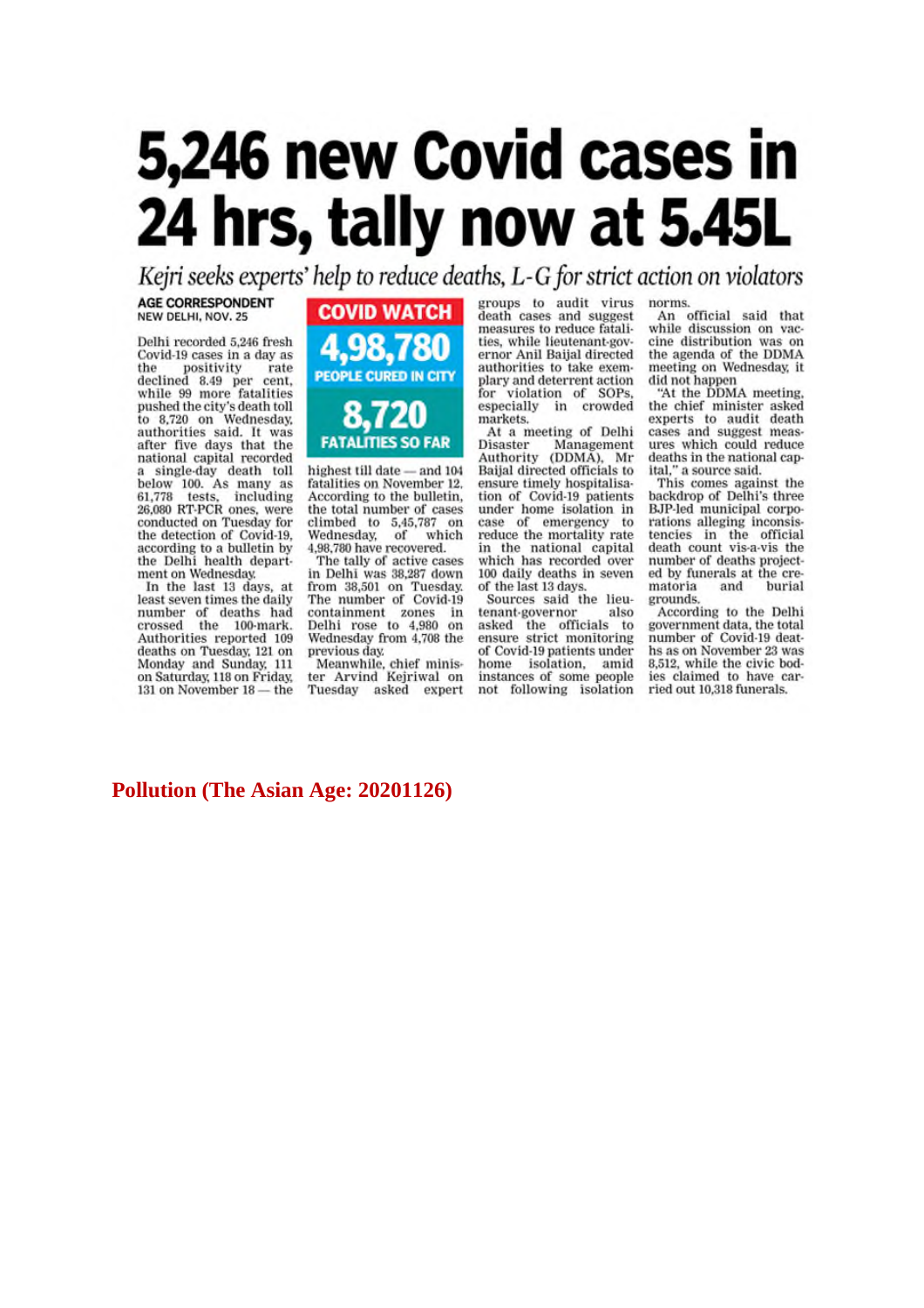## Pollution up, air quality deteriorates to 'severe'

**AGE CORRESPONDENT** NEW DELHI, NOV. 25

After 10 days, Delhi's air quality deteriorated to the 'severe" category on Wednesday due to slow winds, government agencies said. Stubble burning accounted for two per cent of Delhi's PM 2.5 pollution on Wednesday.

According to the Central Pollution Control Board (CPCB) mobile app, Sameer, the city's air quality index (AQI) was recorded at 401 on Wednesday morning and deteriorated to 415 in the evening. It was 388 on Tuesday. It was 302 on Monday, 274 Sunday, 251 on on Saturday, 296 on Friday

and 283 on Thursday. The capital's AQI was in the "severe" category on<br>November 15, a day after Diwali, but later improved and remained in either "poor" or "moderate" cat-<br>egory until November 22.

According to ministry of earth sciences' monitoring system Safar, stubble



Cyclists ride through fog on a cold morning at Vijay - PTI Chowk in New Delhi on Wednesday.

fire counts were quite low at 63 on Tuesday with its share in PM 2.5 in Delhi's air at two per cent on Wednesday.

"Effective stubble fire counts with sufficient potential as estimated from Safar-multi-satellite products are low (around 63). Hence, the stubble burning share in PM2.5 in Delhi's air is estimated as two per cent for on Wednesday, it said.

It forecasted winds to pick up and improve the ventilation condition by Thursday

The AQI is forecasted to improve towards "very poor" category by tomorrow and likely stay in the lower end of very poor on November 27 and 28, Safar said.

Stubble burning accounted for five per cent of Delhi's PM 2.5 pollution on Tuesda.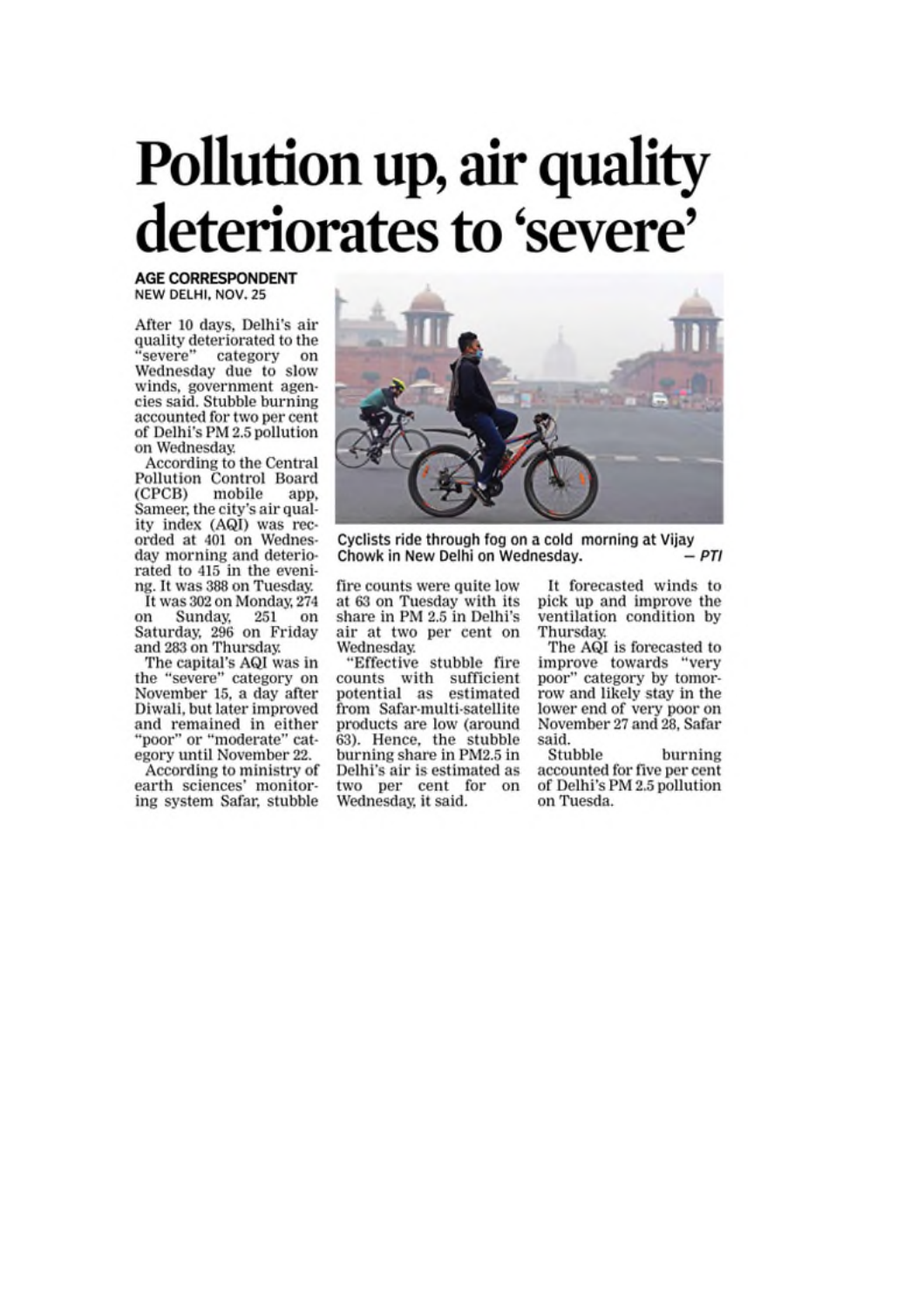#### **Diabetes**

#### **More than half of 20-year-olds in India's metros likely to develop diabetes in lifetime: Study (The Hindu: 20201126)**

As urban centres continue to grow rapidly across India, decreasing diet quality, and decreased levels of physical activity are all contributing to this hidden epidemic.

More than half of men, and nearly two thirds of women currently aged 20 years in India could develop diabetes in their life time, with most of those cases likely to be type 2 diabetes, according to a new study.

The research, published in the journal Diabetologia, estimated the probability of a metropolitan Indian of any age or body mass index (BMI) developing diabetes in their lifetime.

According to the scientists, including those from the Centre for Chronic Disease Control (CCDC) in New Delhi, the country already has a significant health burden caused by diabetes with more than 77 million adults currently afflicted by the condition, and the number expected to almost double to 134 million by 2045.

As urban centres continue to grow rapidly across India, they said decreasing diet quality, and decreased levels of physical activity are all contributing to this hidden epidemic.

In the study, the researchers assessed age-, sex- and BMI-specific incidence rates of diabetes in urban India based on data from the Centre for Cardiometabolic Risk Reduction in South Asia (2010-2018).

#### ALSO READ

Obsession with losing weight potential threat to developing diabetes: expert

They also analysed the age-, sex- and urban-specific rates of mortality from period lifetables reported by the Government of India (2014), and the prevalence of diabetes reported by the Indian Council for Medical Research INdia DIABetes study (2008-2015).

Based on the analysis, the scientists said the lifetime risk of developing diabetes in 20-year-old men and women free of diabetes today is 56% and 65%, respectively. Women generally had a higher lifetime risk across the lifespan, the study noted.

According to the researchers, for those currently aged 60 years and currently free of diabetes, around 38% of women and 28% of men would go on to develop diabetes.

#### ALSO READ

It can be cured if detected early, says Dr. Rakesh Bobba. Avoid junk food and stay physically active to keep diabetes at bay: expert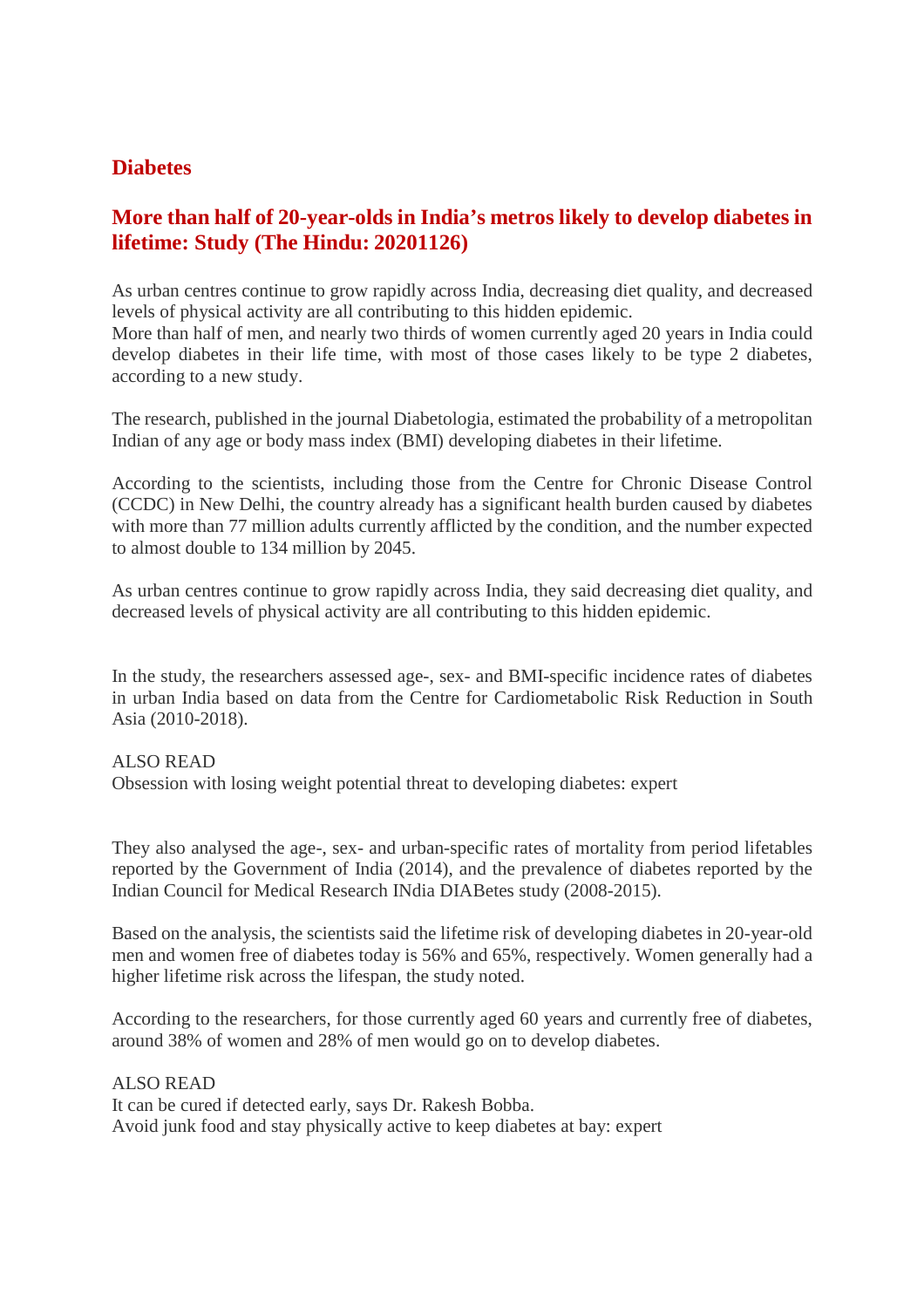They cautioned that obesity had a substantial impact on these projections, with the lifetime risk highest among obese metropolitan Indians — 86% among 20-year-old women, and 87% among men.

People with lower BMI had considerably higher diabetes-free life expectancy and obese 20 year-olds were estimated to have around half of their remaining life years free from diabetes. However, those with normal or underweight BMI were projected to live out most of their remaining years diabetes-free, the scientists said.

"The remarkably high lifetime risk of developing diabetes and the low diabetes-free life expectancy in India's metropolitan cities, especially for individuals with high BMI, implies that interventions targeting the incidence of diabetes may be of paramount importance moving forward," the researchers noted in the study.

#### Urban obesogenic environments

They noted that metropolitan Indians at every age and BMI have an alarmingly high probability of developing diabetes compared with results from high income countries, and that proactive efforts to prevent diabetes in cities are urgently needed.

According to the scientists, this is particularly needed given the rapid increase in "urban obesogenic environments" across the country.

In addition to these risk factors, the scientists said Indians already have a relatively high predisposition to developing the condition at both lower ages and lower BMIs when compared with white European populations. "Such high probabilities of developing diabetes will have severely negative implications for India's already strained health system and also out-of-pocket expenditure on diabetes treatment by patients, unless diabetes is immediately acknowledged for what it is," said study co-author Shammi Luhar from the University of Cambridge in the U.K.

"Despite these very high predicted lifetime risks of diabetes, it is possible to prevent or postpone diabetes by effective lifestyle modification, such as following a healthy diet, by increasing physical activity and reducing body weight in those who are obese or overweight," added Viswanathan Mohan, another co-author of the research from the Madras Diabetes Research Foundation in Chennai.

The scientists believe the need of the hour is policy and investment with clearly spelt out targets and commitments to meet by 2030. "Perhaps an aspirational target of '90-90-90' (90% of people with diabetes detected, 90% of those detected treated, and 90% of those treated controlled), is imminently needed," said study co-author Nikhil Tandon from the Department of Endocrinology and Metabolism, All India Institute of Medical Sciences (AIIMS) in New Delhi. "Such a target could operate in the same way as the 90-90-90 targets introduced some years ago for HIV, which has since been replaced by even more ambitious 95-95-95 targets."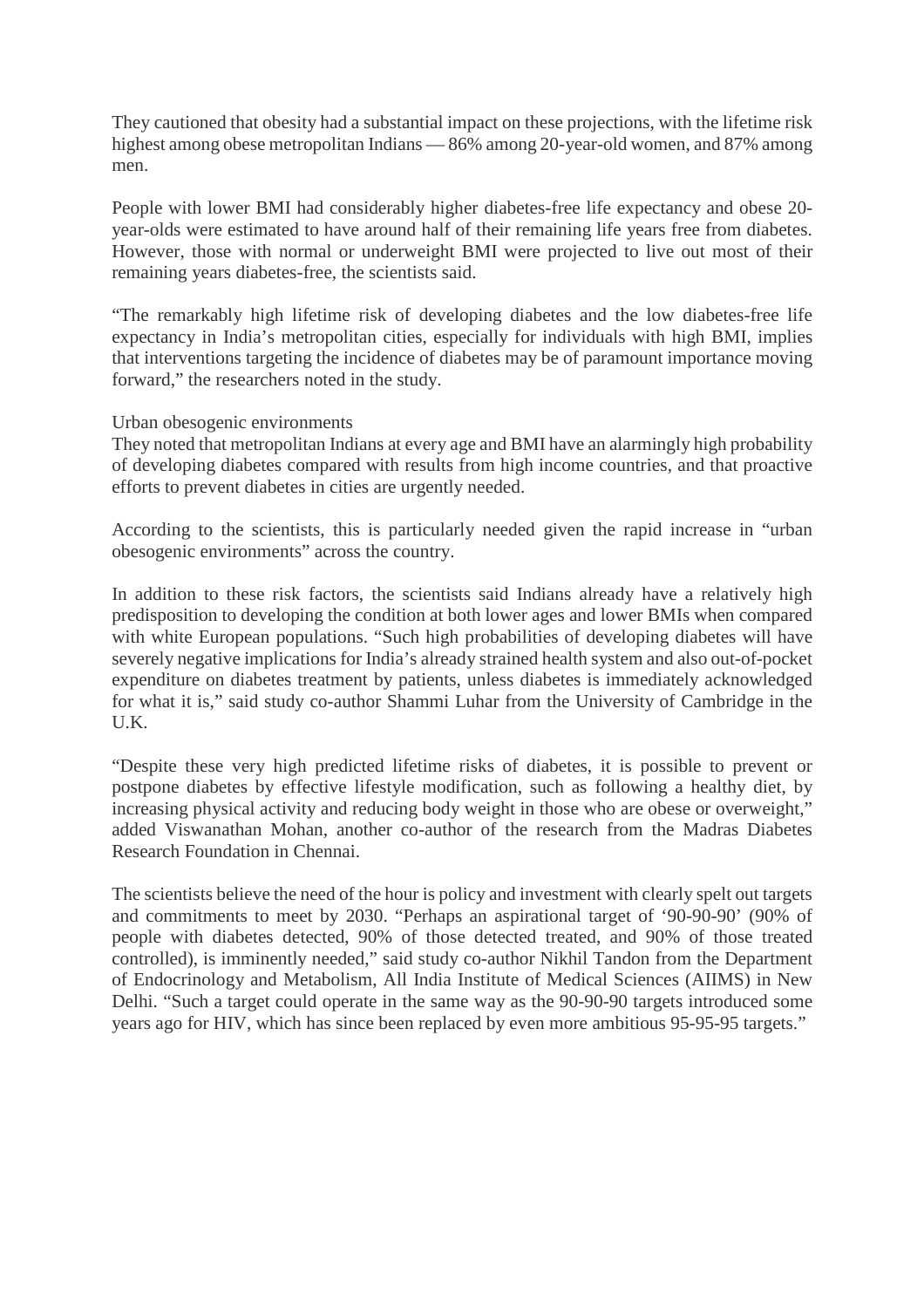#### **Fatal complications**

#### **Ignoring mild Covid symptoms can lead to fatal complications (New Kerala: 20201126)**

The latest flock of patients at Sir Ganga Ram Hospital is a case study in itself which reveals the repercussions of ignorance about one of the deadliest diseases of our times -- Covid-19.

Of late, the hospital has been receiving patients exhibiting serious medical conditions, mainly because of ignoring testing when the Covid symptoms first appeared.

The hospital said that it has been receiving patients with high grade fever, severe body and muscle ache, stroke, leg thrombosis, lung fibrosis and cardiac involvement, the classic manifestations of Covid-19.

The clinical investigation of thirty such patients revealed that they never underwent the test to detect the virus despite developing mild symptoms of the disease thinking that the symptoms would go away on their own.

"However, these patients rushed to the hospital when their mild complications started progressing to moderate and major ones of Covid," said Dr Atul Kakar, vice-chairperson, department of internal medicine, Sir Ganga Ram Hospital. The complications included high grade fever, severe body and muscle aches, stroke, leg thrombosis, lung fibrosis and cardiac involvement, he informed.

"In the last month alone, we have treated close to 30 patients of Covid induced moderate to major complications with no test of Covid being done. Covid antibody tests in all these patients were found to be positive. These patients came with involvement of Lungs, Nervous system, Heart and Blood vessels. Many patients who had lung involvement required oxygen term supplementation and a few special medications," Dr Kakar added.

As per the doctors, such patients could have averted severe stage of the illness if they had opted for early testing and the treatment of the disease.

"People with any of the mild symptoms of Covid should not take it lightly. They should get tested immediately and should be under medical supervision. Any persistence or deterioration should be reported on urgent basis," Kakar cautioned.

"While C0vid remains a self-limiting disease in majority of the cases, testing and supervision still remain essential in all kinds of patients, especially elderly and immune-compromised or having underlying medical conditions such as diabetes, cancers, lung or kidney diseases. It affects different people in different ways. Most of the infected people will develop mild to moderate illness and recover with home isolation," he added.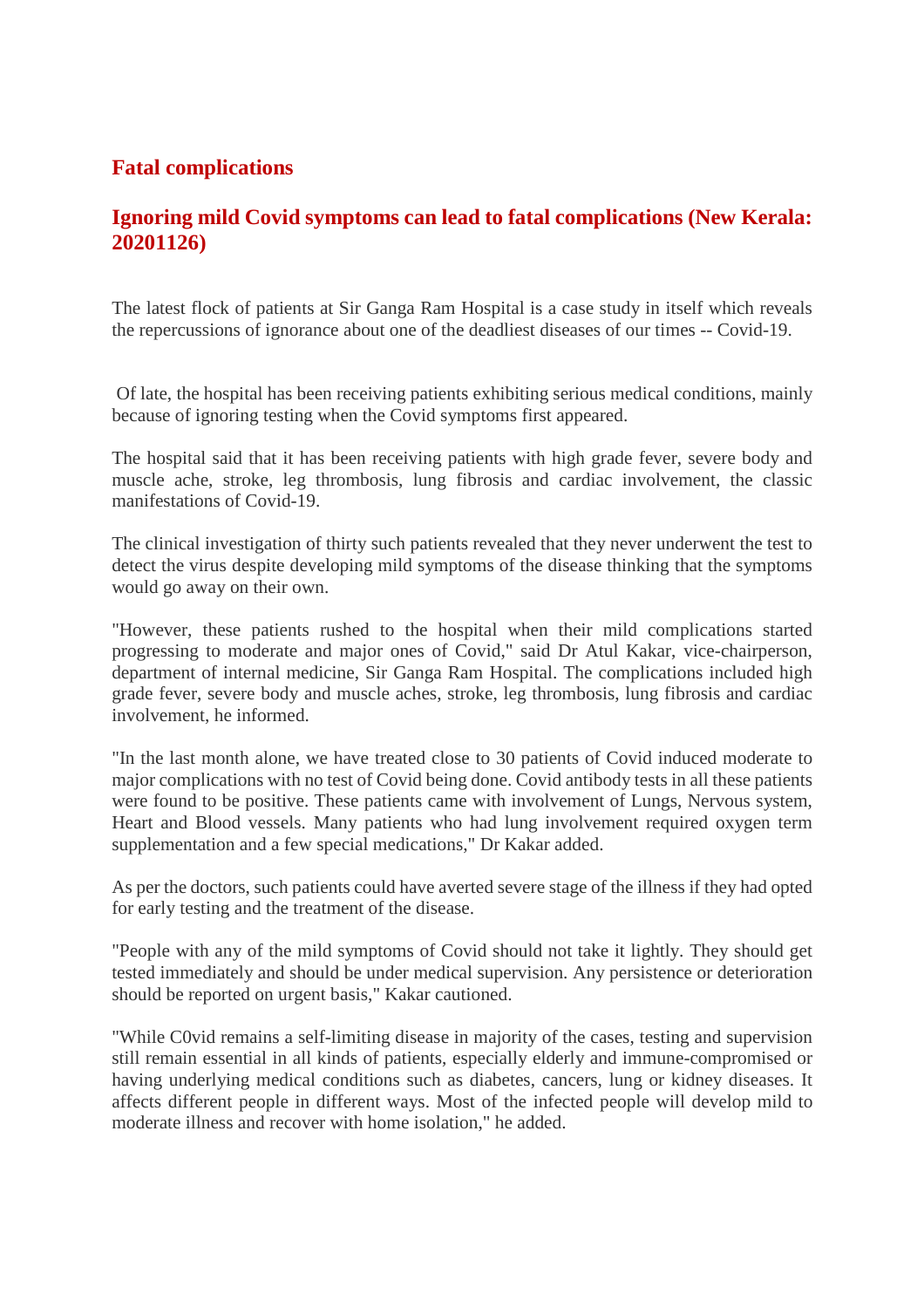The most common symptoms of Covid are fever, dry cough, and tiredness. Other symptoms include aches and pains, sore throat, diarrhoea, conjunctivitis, headache, loss of taste or smell, a rash on the skin or discolouration of fingers or toes.

#### **Pregnancy**

#### **Stress in pregnancy may influence baby's brain development (New Kerala: 20201126)**

Researchers have revealed that infants' brains may be shaped by levels of stress their mothers experience during pregnancy.

The study, published in the journal eLife, suggests that stress levels in mothers - measured by a hormone linked to anxiety and other health problems - is related to changes in areas of the infant brain associated with emotional development.

"The findings highlight the urgent need for women to be better supported with their mental and physical health before and during pregnancy, and could help them spot mums and babies who need help," said study authors from the University of Edinburgh in the UK.

The experts add that pregnant women who feel stressed or unwell should seek help from their midwife or consultant and that with support, most health issues can be well managed in pregnancy.

Maternal stress is known to influence the development of the child's behaviour and ability to regulate its emotions as it grows. This is usually measured by questionnaires, which are not always reliable.

The new study is the first time that scientists have used an objective measure - levels of the hormone cortisol - in the mother to study links with baby brain development.

Cortisol is involved in the body's response to stress - with higher levels indicating higher stress - and also plays a role in foetal growth.

The research team showed that levels of cortisol are linked to the development of the baby's amygdala, an area of the brain known to be involved in emotional and social development in childhood.

For the study, scientists took hair samples from 78 pregnant women to determine the women's levels of cortisol in the previous three months.

The women's babies underwent a series of brain scans using Magnetic Resonance Imaging, or MRI, a non-invasive scan that took place whilst the baby slept.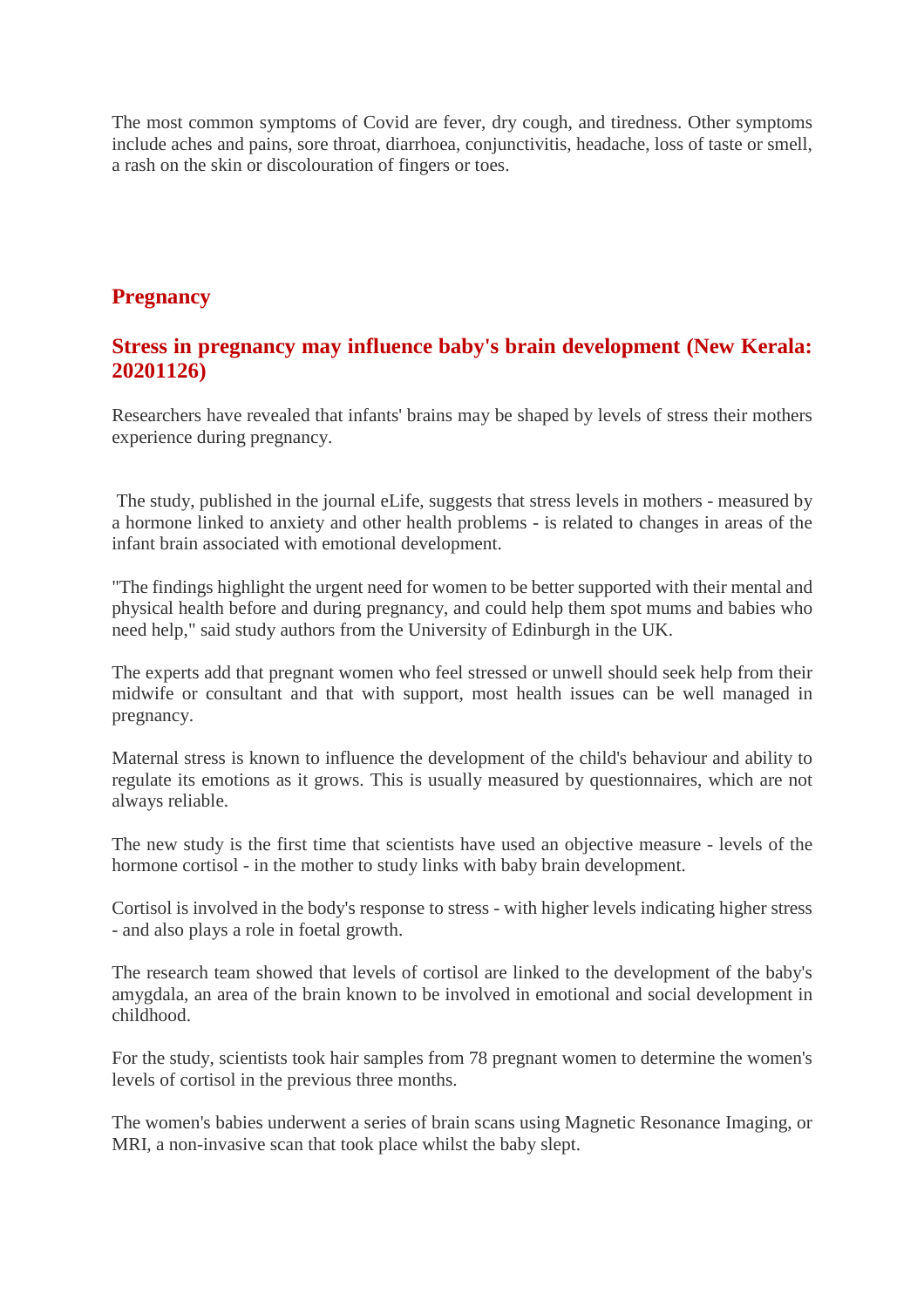The researchers found that higher levels of cortisol in the mother's hair were linked to structural changes in the infants' amygdala as well as differences in brain connections.

They said this could explain why children whose mothers experienced high levels of stress during pregnancy may be more likely to have emotional issues in later life.

"Our findings are a call to action to detect and support pregnant women who need extra help during pregnancy as this could be an effective way of promoting healthy brain development in their babies," said study author James Boardman.

#### **Steam inhalation therapy**

#### **Steam inhalation therapy: An effective remedy to manage seasonal flu (New Kerala: 20201126)**

With the monsoon winding down and winter moving in, colder weather will arrive soon, making us more prone to catching the flu or common cold. Given the sudden change in weather from damp to cold air, it is a good practice to manage one's respiratory health effectively. Reemphasizing the importance of health measures, you can take during this time, the Ministry of AYUSH recommends a list of self-care guidelines to boost immunity, with special reference to respiratory health.

These include practicing steam inhalation with fresh Pudina (Mint) leaves or Ajwain (Caraway seeds) to provide the body with much-needed warmth and help in soothing the system. It also highlights how consuming antioxidant-rich Haldi milk, and practicing Yoga can help balance overall health.

During winters, many people suffer from breathing difficulty, body ache, cough, blocked nose, headache and muscular stiffness. With doctor visits moving online given the limited access, opting for expert-approved measures will help as the first line of treatment to provide faster relief from cough and blocked nose.

Speaking on the subject, Dr. Kunal Manek, Ayurveda Consultant, and Panchakarma Physician, said, "Winter season is approaching, and for the next few months, with the temperature drop, the cold dry winds air can make us more susceptible to cold and flu. Strengthening our body's natural defence against constant change in temperatures is the best way to manage our health. Steam inhalation, as a practice not only provides warmth but also clears the nasal passage and helps you manage cold and cough symptoms common during cold climate conditions. Regular steam inhalation with ayurvedic ingredients like Pudina (Mint) leaves and Ajwain (Caraway seeds), will aid in soothing dry cough and blocked nose. You can also use a medicated rub, which contains Pudina, Ajwain, Kapoor iamp; Nilgiri to help relieve cough and cold symptoms."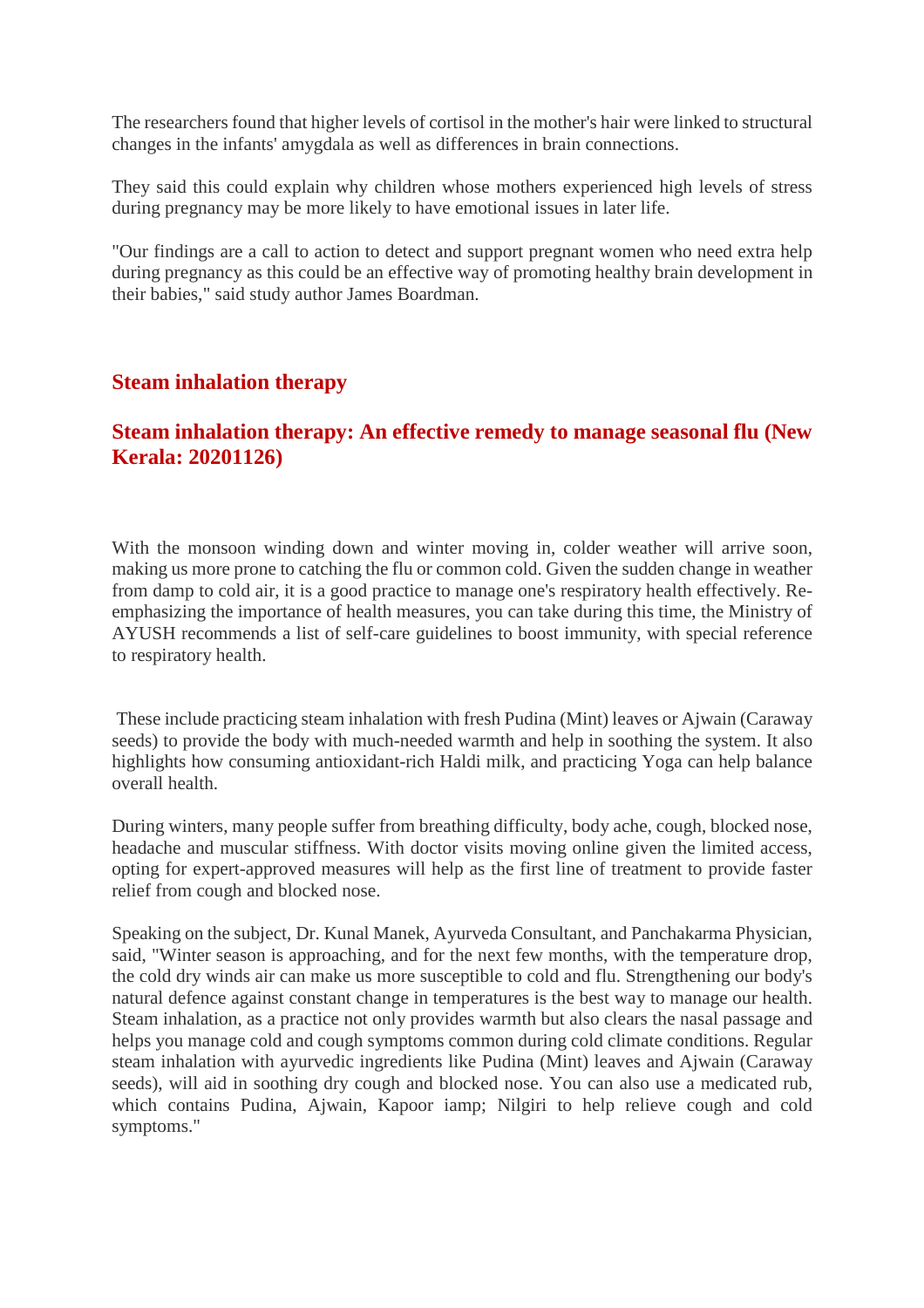Viral infections, cold, cough and flu are always at a peak with the fall in temperatures; these measures can ease symptoms like blocked nose, cold and cough. For effective steam inhalation, add one/two teaspoons of a medicated rub in a bowl of hot water (not boiling), place a towel over your head, and inhale the vapours. These rubs are readily available at chemist shops and grocery stores. For pain related symptoms apply directly on the affected area. Always read the label. Use only as directed. Don't add the medicated Rub into boiling water. Don't heat or reheat the Rub together with water. If symptoms persist, see your doctor.

#### **Bariatric surgery**

#### **Bariatric surgery may reduce Covid severity in obese patients (New Kerala: 20201126)**

https://www.newkerala.com/news/2020/204736.htm

Researchers have found that among patients who have obesity and tested positive for Covid-19, a past history of bariatric surgery was significantly linked to a lower risk of hospital and intensive care unit (ICU) admission.

Bariatric surgery is an operation that helps you lose weight by making changes to your digestive system.

In the past months, researchers worldwide have identified obesity as a risk factor for developing a severe form of Covid-19, which may require hospital admission, need for intensive care and use of ventilator support.

Obesity is a complex disease caused by multiple factors that weaken the immune system.

According to the study, published in the journal of Surgery for Obesity and Related Diseases, obesity creates a chronic inflammatory state that causes excessive production of cytokines, which are small proteins involved in the immune response.

"Infection with the coronavirus also triggers the immune system to release cytokines, which may lead to excessive cytokine production that damages organs," said study author Ali Aminian from the Cleveland Clinic in the US.

"That may partly explain the severity of infection in patients with obesity," says Aminian added.

In addition, obesity increases the risk for cardiovascular disease, hypertension, diabetes, kidney disease and blood clot formation.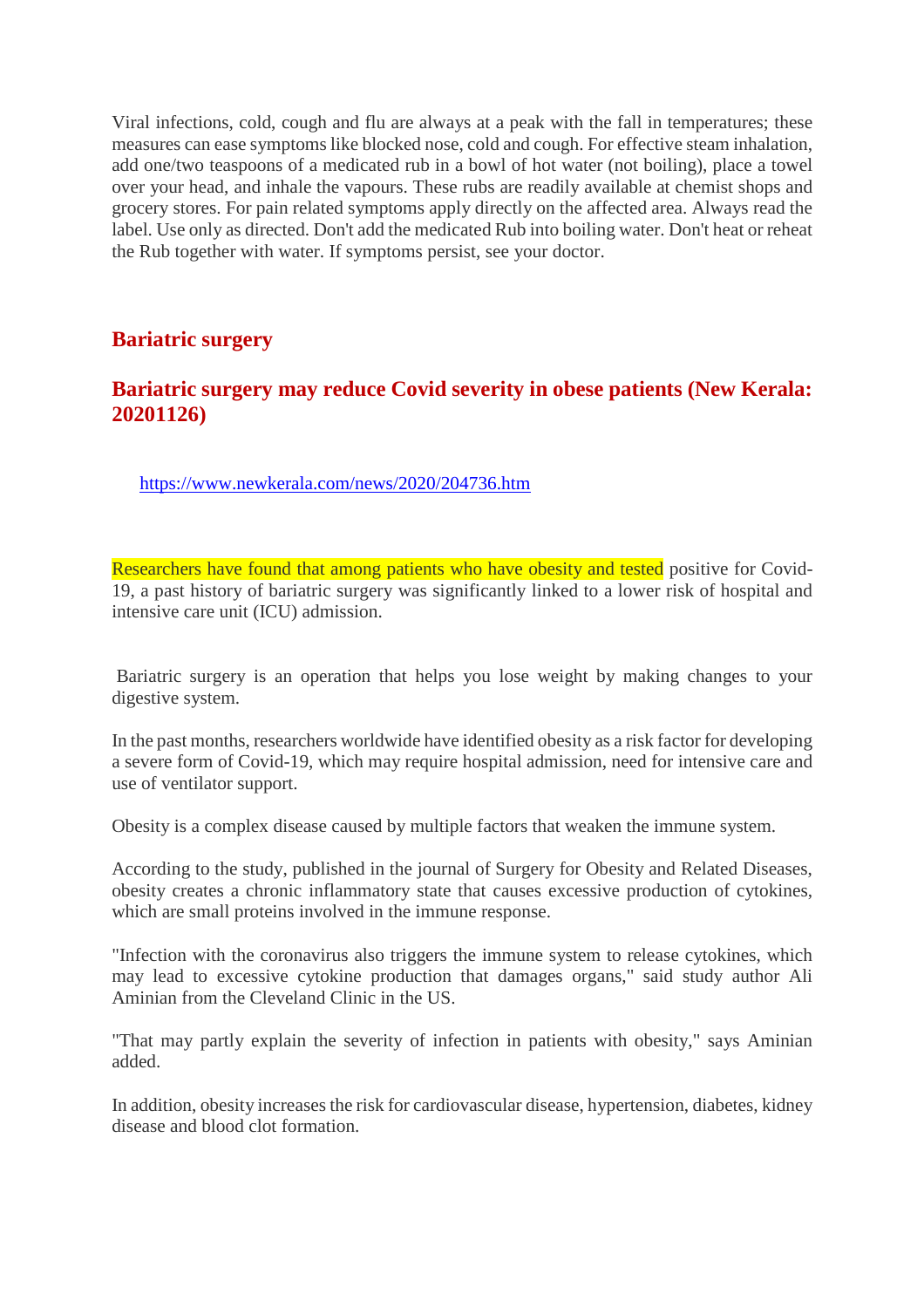Those conditions can lead to poor outcomes after an infection with SARS-CoV-2, which is the virus that causes Covid-19. Obesity may also affect the respiratory system.

Many patients with obesity have underlying lung conditions, such as sleep apnea and obesity hypoventilation syndrome, that can worsen the outcomes of Covid-19 pneumonia.

The study provides further evidence of the important link between obesity and poor outcomes from coronavirus infection.

It shows for the first time that substantial weight loss via bariatric surgery may actually reduce the risk from severe illness in these patients.

Looking at 4,365 patients who tested positive for SARS-CoV-2, researchers identified 33 patients who had a prior history of weight-loss surgery.

This matched cohort study of 363 patients showed that sustained weight loss and improvement of diabetes and hypertension in the bariatric surgical group prior to contracting Covid-19 was associated with a much lower rate of hospital and ICU admission.

"Patients after bariatric surgery become significantly healthier and can fight the virus better," the authors noted.

#### **Gut hormone**

#### **Gut hormone that regulates fat found abnormal in obesity (New Kerala: 20201126)**

https://www.newkerala.com/news/2020/204658.htm

One key gut hormone, released a few hours after eating, turns off fat production by regulating gene expression in the liver and this regulation is abnormal in obesity, according to a new study.

The researchers from University of Illinois (UI) found that the gut hormone FGF15 in mice and its human counterpart FGF19 turn off fat-producing genes in the liver.

The hormones are released a few hours after eating, when the body transitions from feeding to fasting.

FGF15/19 activates regulatory molecules to enter the nucleus, the centre of the cell where DNA is stored, and inhibits gene expression, reports Xinhua news agency.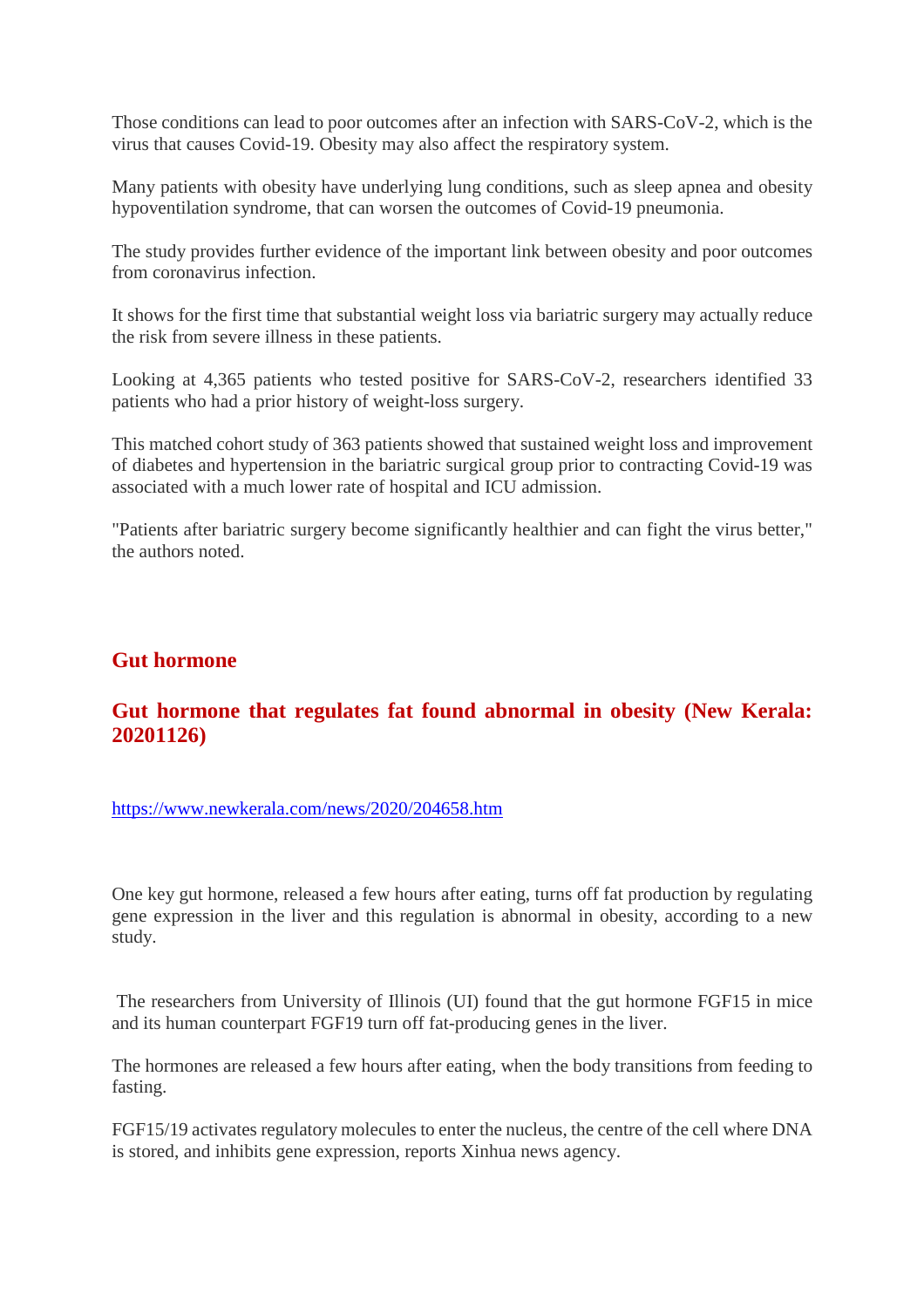"This gut hormone actually acts as a breaker of insulin action, and specifically inhibits lipogenesis in the liver so that it is tightly regulated," said UI molecular and integrative physiology Professor Jongsook Kim Kemper in the study published in the journal Nature Communications.

"For example, with the holidays coming up, if you eat some cookies, the body will release insulin, which promotes lipogenesis. If lipogenesis is not reduced later when the body enters the fasting state, excess fat will accumulate in the liver, so the FGF19 hormone puts the brakes on fat production."

Furthermore, in experiments involving mice with obesity and human patients with nonalcoholic fatty liver disease, the researchers found that the pathway for turning off fat production was dysregulated.

The genes that the gut hormone regulates were highly active, the FGF15/19-activated regulatory molecules did not even enter the cell's nucleus and the suppression markers were not added to the genes.

"This study could be very important for understanding this pathway and investigating how it is abnormal in obesity and nonalcoholic fatty liver disease," Kemper said.

"It adds to our understanding of obesity, nonalcoholic fatty liver disease and other metabolic disorders. It also could have implications for other diseases such as diabetes or certain cancers, for which obesity is a risk factor.

"Based on this study, we potentially could search for therapeutic treatment options to target this pathway and increase regulatory function."

#### **Pollution (Hindustan: 20201126)**

https://epaper.livehindustan.com/imageview\_474226\_86764596\_4\_1\_26-11- 2020 6 i 1 sf.html